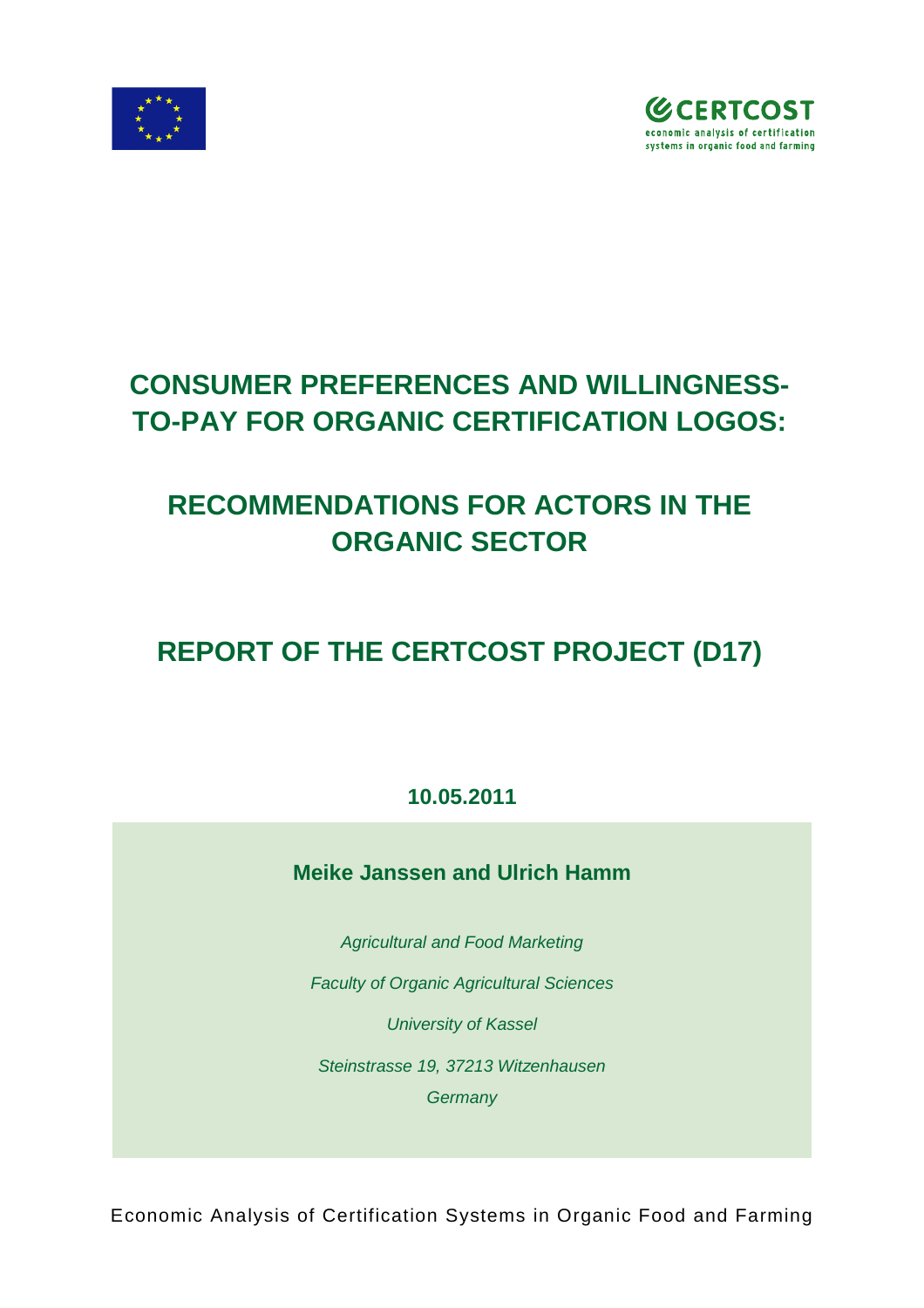

**This report presents key findings of empirical consumer research on the subject of organic certification.** 

**In seven European countries, consumer perceptions, preferences and willingness-to-pay regarding organic logos representing different certification schemes were analysed.** 

**Based on the empirical results, recommendations are made for different actors in the organic sector.**

#### DISCLAIMER

This publication was generated as part of the CERTCOST Project, agreement no. 207727 (<http://www.certcost.org>), with financial support from the European Community under the  $7<sup>th</sup>$  Framework Programme. The publication reflects the views of the author(s) and not those of the European Community, who is not to be held liable for any use that may be made of the information contained.







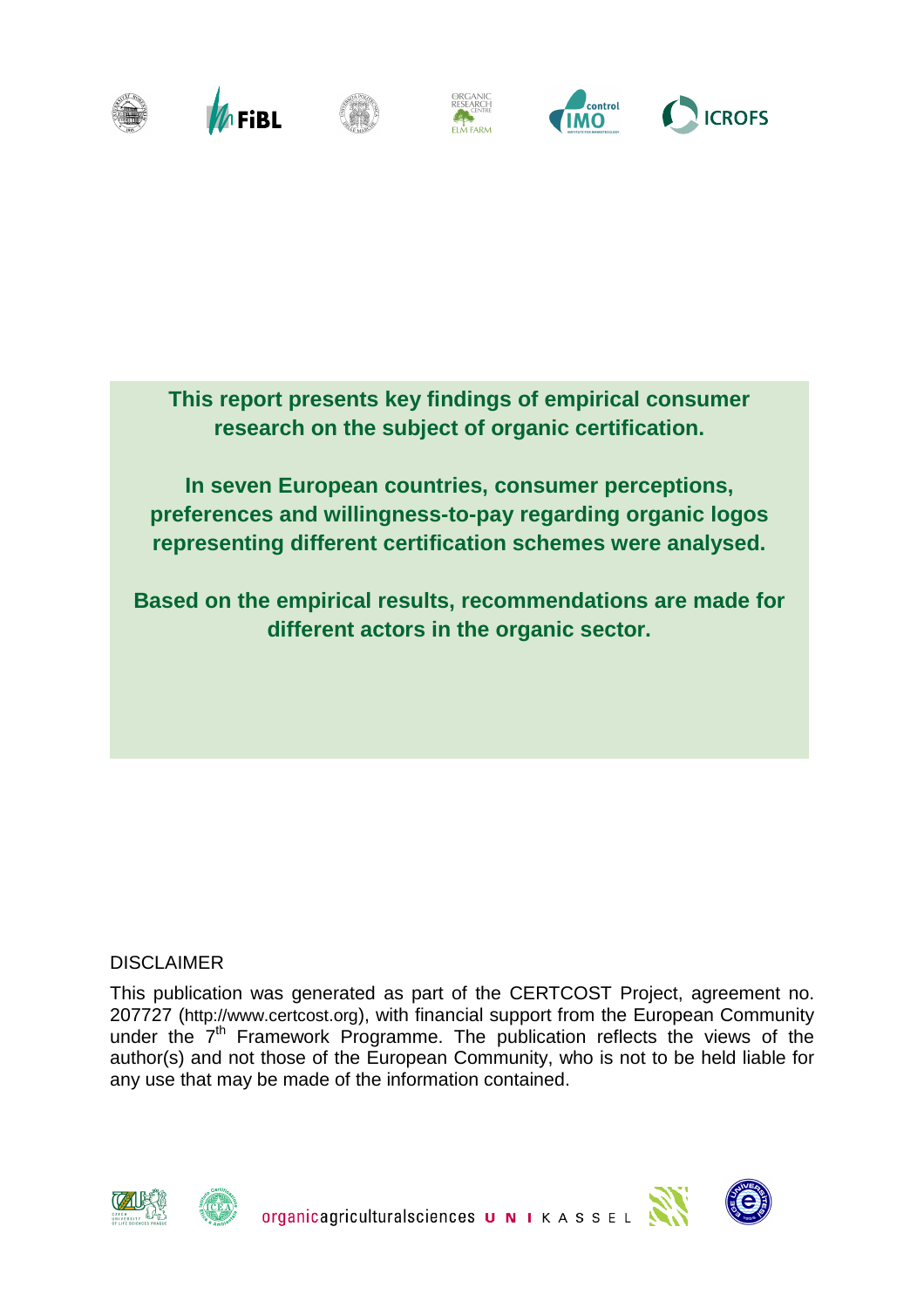## **Index**

| 1            |                                                                                |
|--------------|--------------------------------------------------------------------------------|
| 1.1          |                                                                                |
| 1.2          |                                                                                |
| 1.3          |                                                                                |
| $\mathbf{2}$ |                                                                                |
| 2.1          |                                                                                |
| 2.2          |                                                                                |
| 2.3          |                                                                                |
| 3            |                                                                                |
| 3.1          |                                                                                |
| 3.2          | Consumer awareness, perceptions and attitudes regarding organic                |
| 3.3          | Consumer preferences and willingness-to-pay for organic certification logos 19 |
|              |                                                                                |
|              |                                                                                |
| 3.4          |                                                                                |
| 4            |                                                                                |
| 4.1          |                                                                                |
|              |                                                                                |
|              |                                                                                |
|              |                                                                                |
| 4.2          |                                                                                |
|              |                                                                                |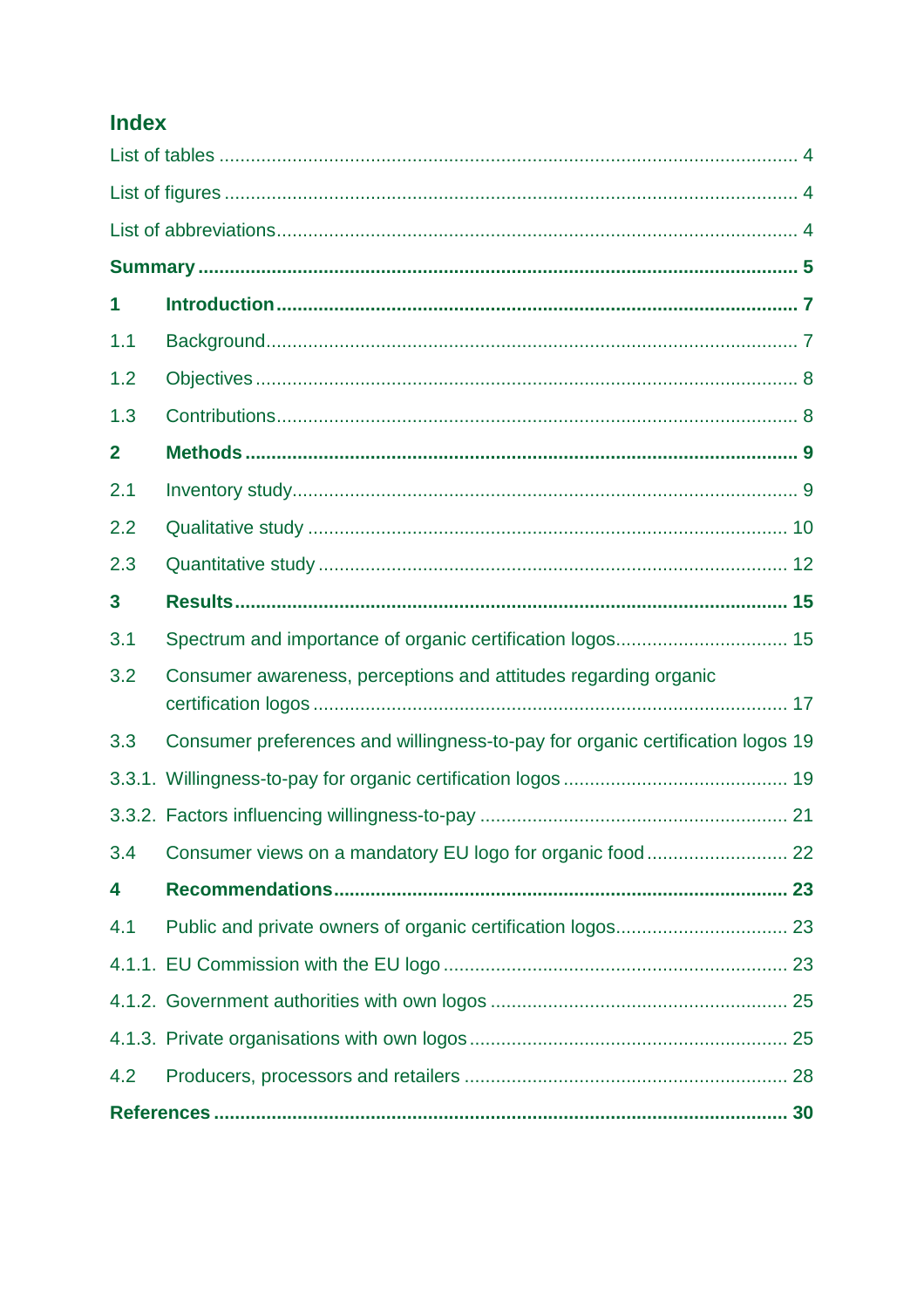## **List of tables**

| Table 4: Organic certification logos discussed in the focus groups 11                   |  |
|-----------------------------------------------------------------------------------------|--|
|                                                                                         |  |
| Table 6: Different kinds of organic certification logos: Frequency of logos recorded on |  |
|                                                                                         |  |
| Table 8: Consumers buying behaviour for organic food and WTP for organic logos22        |  |
| Table 9: Persons responsible for data collection in the study countries 32              |  |

# **List of figures**

| Figure 1: Consumer awareness, perceptions and attitudes regarding different organic |  |
|-------------------------------------------------------------------------------------|--|
|                                                                                     |  |
| Figure 2: Mean additional willingness-to-pay for organic certification logos 20     |  |

# **List of abbreviations**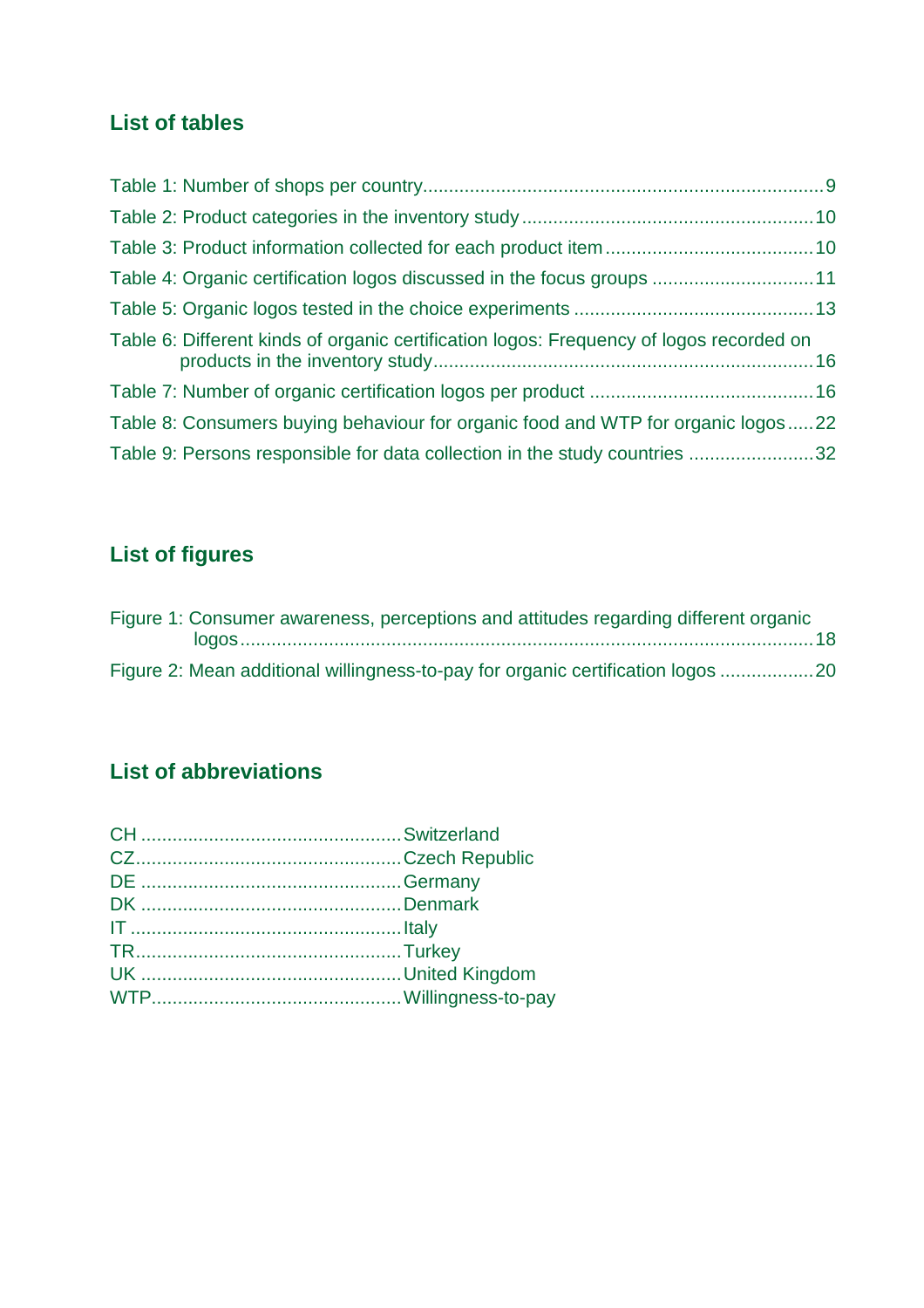## **SUMMARY**

In many European countries, a variety of different organic certification logos and schemes is found in the market. In the countries of the European Union (EU), the new mandatory EU logo for organic food was introduced in July 2010, so that other organic logos can only be used in addition to the mandatory EU logo. Within the CERTCOST project, consumer perceptions, preferences and willingness-to-pay (WTP) regarding different organic certification logos were investigated. The seven study countries were Czech Republic, Denmark, Germany, Italy, Switzerland, Turkey and United Kingdom. The overall objective was to give recommendations for actors in the organic sector regarding the use and promotion of organic certification logos.

Firstly, an inventory study was conducted in shops with an organic food range in autumn 2008 to get insights into the spectrum of different organic certification logos in the market and the extent of price differences among products with different organic logos. The analysis showed that the importance of different kinds of logos differed considerably between the study countries. Only a few significant price differences between products with and without certain organic logos were found.

Secondly, consumer perceptions, preferences and WTP regarding different organic logos as well as consumer views on a mandatory EU logo were investigated by a combination of qualitative and quantitative methods of consumer research (focus group discussions conducted in spring 2009, choice experiments and structured interviews conducted in early 2010). The results revealed that consumers had a low level of factual knowledge about organic production standards and the organic control system. Nevertheless, consumers clearly preferred *certain* organic logos more than others. Different kinds of organic logos were preferred across the countries. In Denmark and the Czech Republic, consumers were willing to pay a considerably higher price premium for the governmental logo than for the other tested logos. In Germany, a high WTP was recorded for the logo of the farmers' association Demeter and the governmental logo. In Italy, the old EU logo reached the highest WTP. In Switzerland, the logo of the farmers' umbrella organisation Bio Suisse was clearly preferred. In Turkey, consumers were willing to pay the highest price premium for the logo of the certification body Ecocert. In the UK, the WTP was the highest for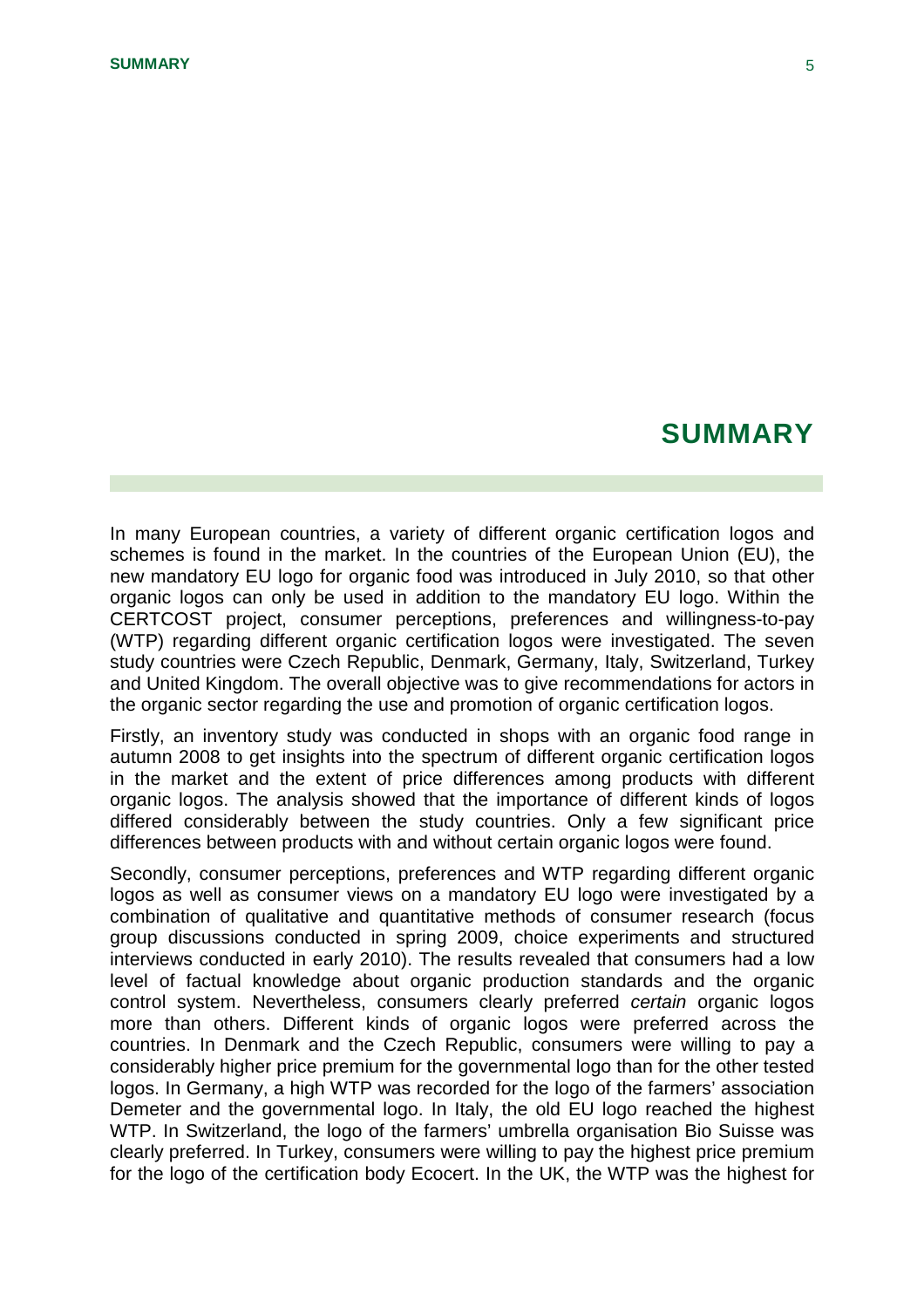the logos of the Soil Association and the certification body 'Organic Farmers & Growers'. In all countries, products without a logo just labelled with the prefix 'organic' were not trusted. The introduction of a mandatory EU logo was generally welcomed by the participants. However, trust in the underlying standards and the control system was not very pronounced except in Italy.

The report briefly outlines the methods and results, while the focus lies on recommendations for different actors in the organic sector with regard to the use and promotion of organic certification logos. To increase consumer trust in the new mandatory EU logo, it is recommended that promotion campaigns should be carried out explaining what the logo indicates. Regarding the investigated governmental logos, it is recommended that their use should be continued, at least in a transition period, since a high level of consumer trust in the logos was recorded. For organic certification logos of private organisations it is recommended that their use should only be continued for logos that offer a clear 'added value' compared to the EU logo.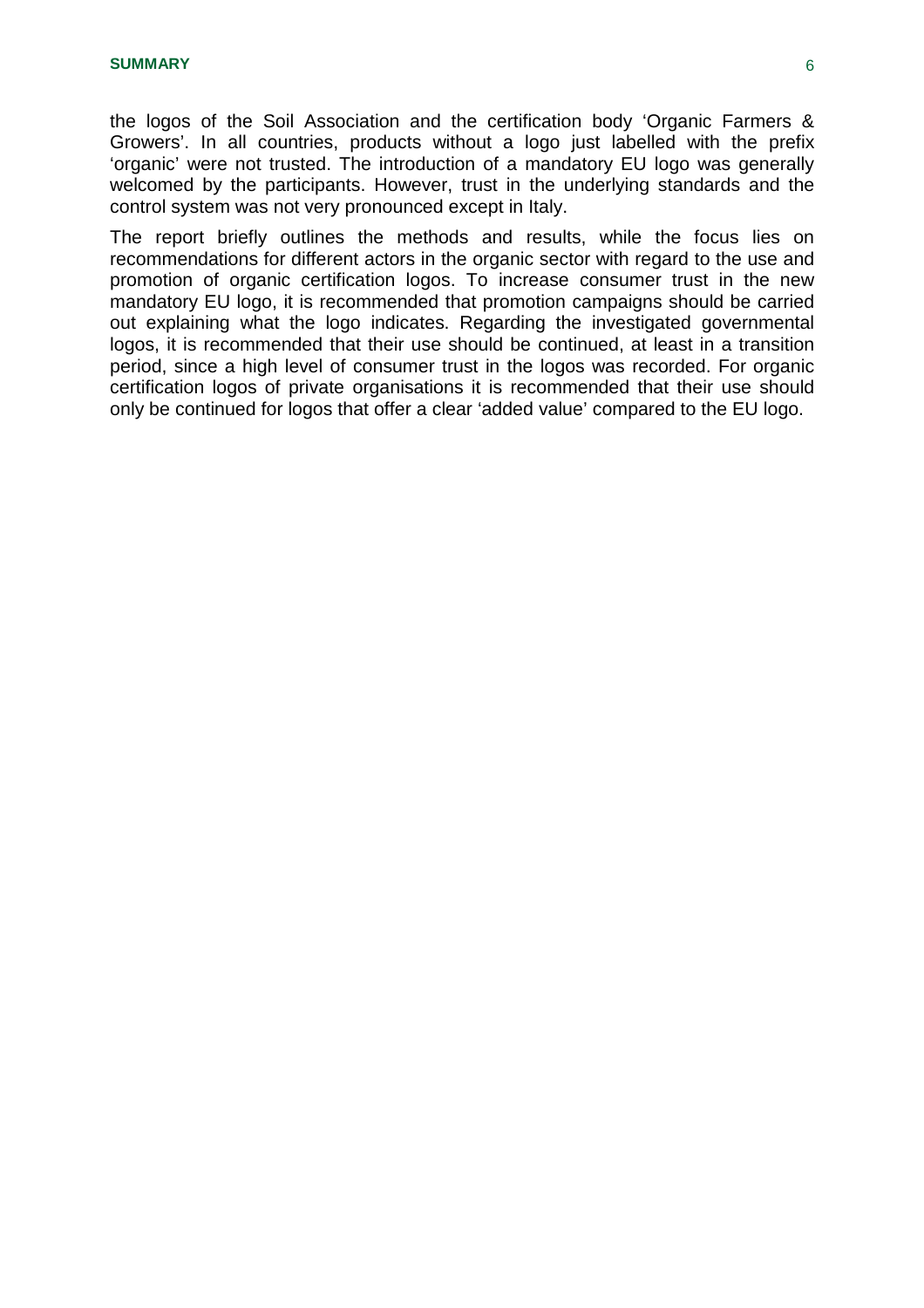# **1 INTRODUCTION**

#### **1.1 Background**

Consumer trust is a crucial issue in the market for organic food, since consumers are not able to verify whether a product is an organic product, not even after consumption. An instrument to gain consumer trust is third-party certification of the supply-side (Roe and Sheldon 2007), which has a long tradition in the organic sector in Europe. Organic certification logos are used to signal consumers that a product is a certified organic product (Jahn et al. 2005). 1 In many European countries, a variety of different organic certification logos and schemes is found in the market, which are owned by different kinds of organisations:

- 1. The mandatory EU logo introduced in July 2010 has to be displayed on all prepacked organic products produced in the EU. It was preceded by the former voluntary EU logo.
- 2. Voluntary governmental logos (e.g. Danish 'Ø' logo, German 'Bio-Siegel') are found in some but not in all European countries.
- 3. Voluntary logos of private organisations are logos of organic sector and farmers' associations (e.g. Demeter, Bio Suisse, Soil Association), control bodies (e.g. Ecocert) and other private organisations.

Organic certification logos target the final consumer. However, little is known to-date as to how consumers perceive different organic logos and the underlying schemes, and whether consumers prefer products with *certain* organic logos. These questions have implications for organisations owning an organic certification logo as well as for market actors in the organic sector.

<sup>&</sup>lt;sup>1</sup> A comprehensive overview of the economic concepts surrounding organic certification is presented in another *CERTCOST publication by Zorn et al. (2009).*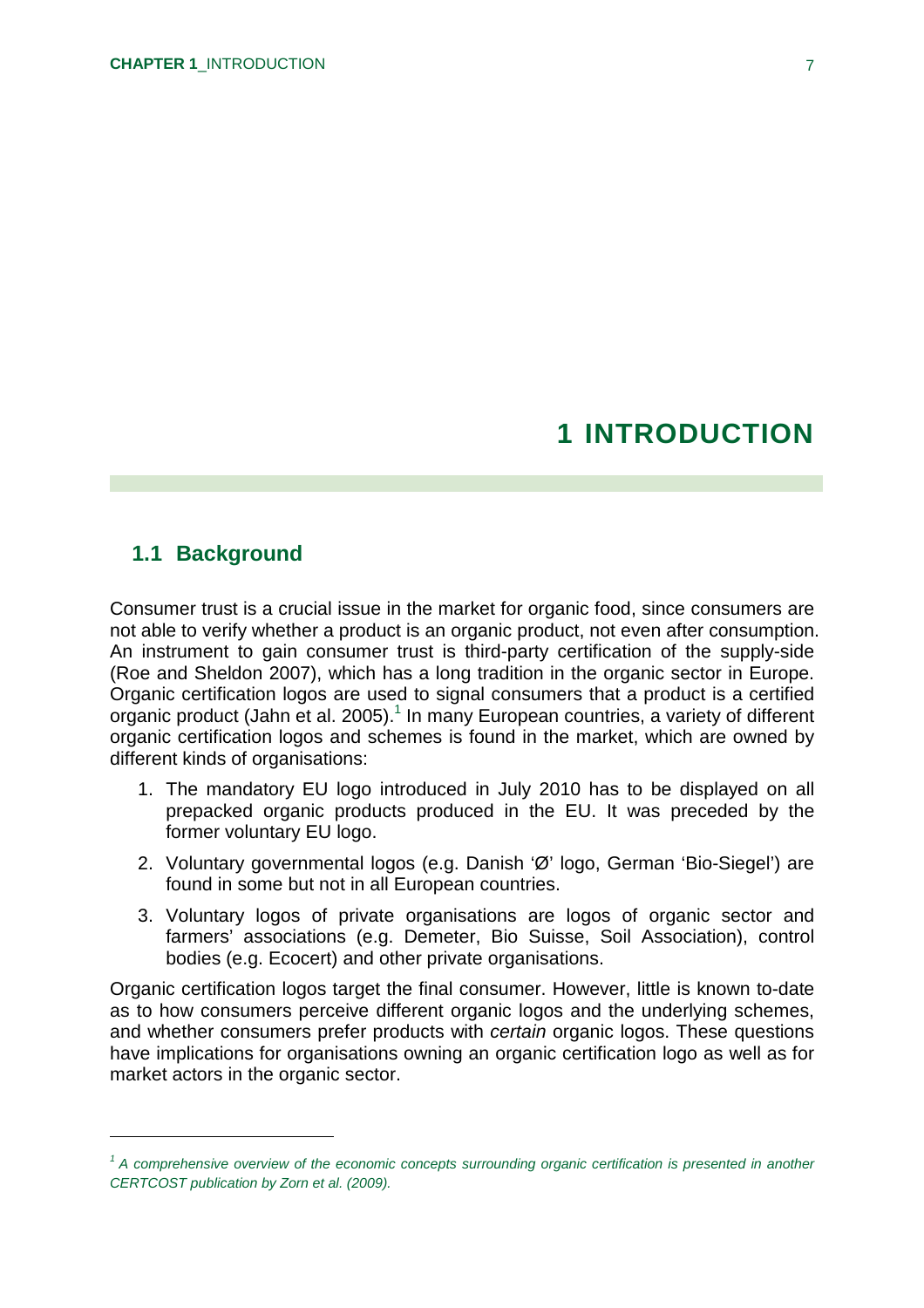The introduction of a *mandatory* EU logo for organic food represents a novelty in the European market and raises the question whether voluntary organic logos should additionally be displayed on product packages. From the viewpoint of producers, processors and retailers, marketing budgets as well as the space on product packages are limited. Practical considerations might thus question the use of two or more organic logos. The use of other organic logos in addition to the mandatory EU logo seems reasonable if consumers associate an 'added value' with the additional logo, for instance stricter production standards, higher food safety or any other perceived quality aspect. Against this background, organisations owning an organic certification logo need to consider how their logo is perceived by consumers and whether consumers are willing to pay a price premium for products with their logo.

### **1.2 Objectives**

The following main objectives were subject of the CERTCOST consumer research:

- 1. To provide an overview of the spectrum and importance of different organic logos standing for different certification schemes, and to analyse the extent of price differences among products with different organic logos.
- 2. To explore consumer awareness, perceptions and attitudes regarding different organic certification logos and the underlying schemes.
- 3. To elicit consumer preferences and willingness-to-pay for different organic certification logos.
- 4. To analyse consumer views towards a mandatory EU logo and indication of origin.

The overarching aim was to give recommendations for organisations owning an organic certification logo, market actors and other decision-makers in the organic sector. The seven study countries were Czech Republic (CZ), Denmark (DK), Germany (DE), Italy (IT), Switzerland (CH), Turkey (TR) and United Kingdom (UK). Objective 1 was addressed by an inventory study in 131 food stores. Objectives 2 to 4 were addressed by a combination of qualitative and quantitative methods of consumer research to get a comprehensive picture of the area of enquiry.

#### **1.3 Contributions**

The authors gratefully acknowledge the contributions to all stages of the empirical research from the CERTCOST project partners, especially those from Lukas Zagata and Michal Lostak from the Czech University of Life Sciences; Lizzie Melby Jespersen, Giulio Giorgi, Jens Elgaard Madsen and Simon Olling Rebsdorf from the International Centre for Research in Organic Food Systems (ICROFS), Denmark; Simona Naspetti and Raffaele Zanoli from the Polytechnic University of Marche, Italy; Heidrun Moschitz and Matthias Stolze from the Research Institute of Organic Agriculture (FiBL), Switzerland; Bulent Miran, Murat Boyaci, Canan Abay and Ozlem Karahan Uysal from EGE University, Turkey; Susanne Padel, Laurence Smith and Catherine Gerrard from the Organic Research Centre Elm Farm, United Kingdom; Jane Vine from Aberystwyth University, United Kingdom. For further details see Table 9 in the Annex.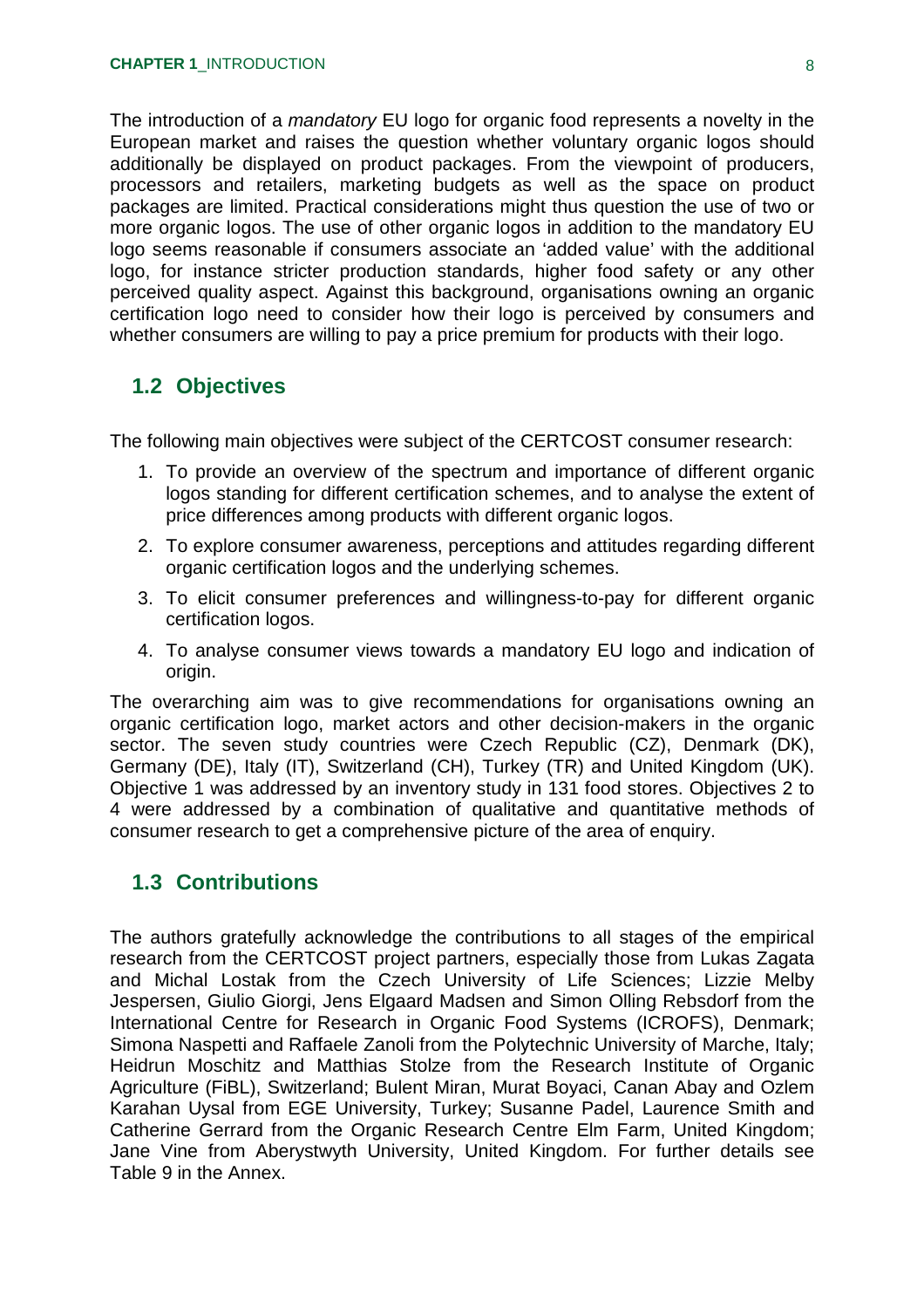## **2 METHODS**

#### **2.1 Inventory study**

In the inventory study, data on market prices, organic certification logos and relevant product information was collected in autumn 2008. It was aimed to get insights into

- 1. the spectrum and the importance of different certification logos and schemes in the seven study countries and
- 2. the extent of price differences between products labelled with different organic certification logos.

It was assumed that existing price differences in the marketplace might reflect to what extent consumers are willing to pay higher prices for particular organic logos and schemes. Data was collected in 131 food stores with an organic food range by people who visited the food stores (a minimum of 12 shops per country). Two kinds of shops were differentiated: a) regular supermarkets and b) specialised organic food stores. The distribution of the kinds of shops approximately reflected the respective market shares in each country (Table 1). The geographical distribution of the shops reflected the regional market shares in each country.

| Kinds of shops                                  | All<br>countries | CН | CZ | <b>DE</b> | DK    | IT | TR | <b>UK</b> |
|-------------------------------------------------|------------------|----|----|-----------|-------|----|----|-----------|
| Regular supermarkets                            | 81               | 6  | 14 | 14        | 11    | 9  | 17 | 10        |
| Specialised organic<br>food stores <sup>1</sup> | 49               | 6  | 8  | 6         | 6     | 11 |    | 5         |
| Box scheme                                      |                  |    | -- |           | $- -$ |    | -- |           |
| <b>Total</b>                                    | 131              | 12 | 22 | 20        | 17    | 20 | 24 | 16        |

#### **Table 1: Number of shops per country**

<sup>1</sup>A shop was considered a specialised organic food store if organic products made up at least 75% of the product range.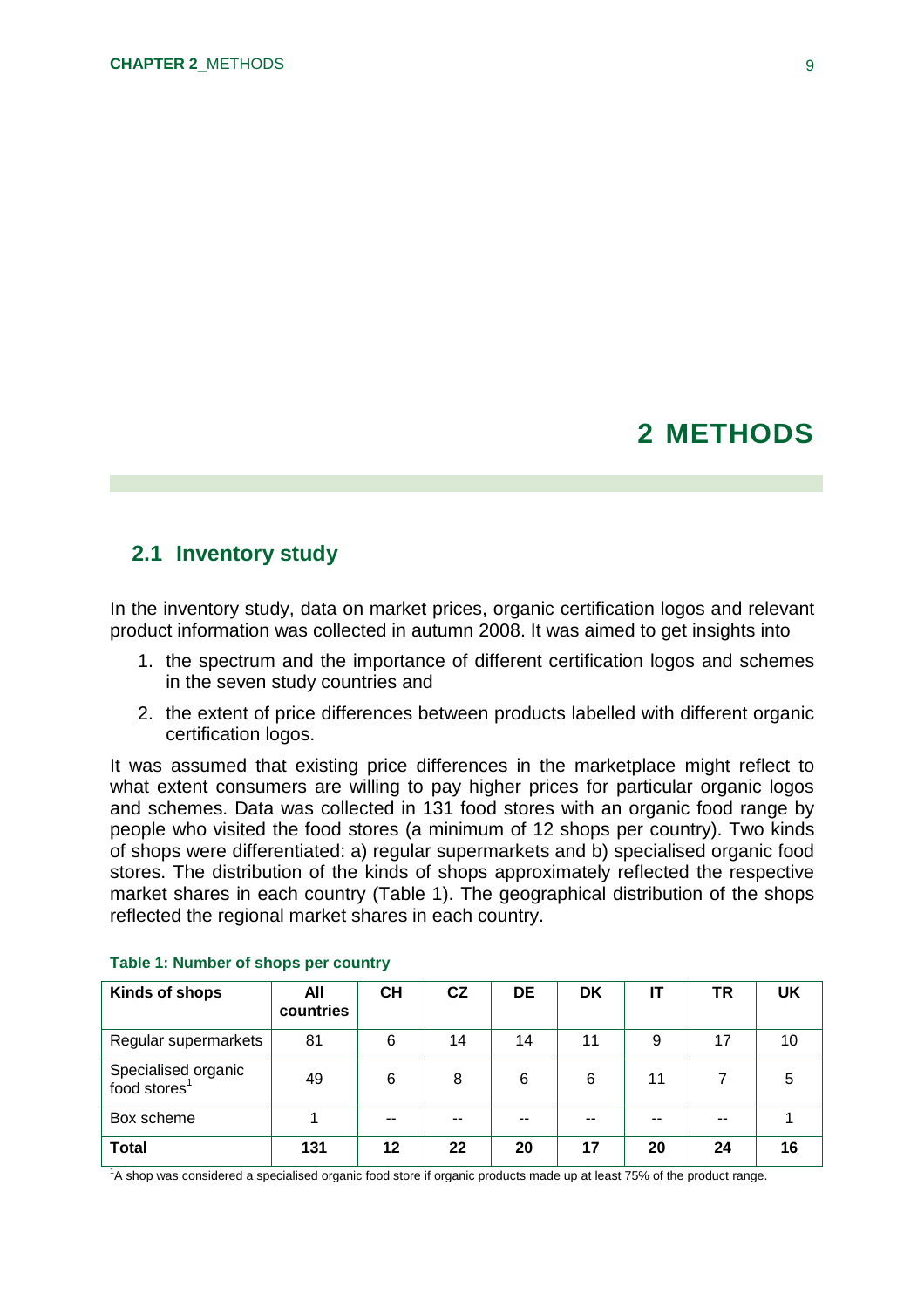Data was collected for ten product categories that covered the most relevant product categories in terms of relatively high organic market shares across the seven study countries (Table 2).

#### **Table 2: Product categories in the inventory study**

| <b>Product categories</b> |                |           |             |  |  |  |  |  |
|---------------------------|----------------|-----------|-------------|--|--|--|--|--|
| $\bullet$                 | Apples         |           | Olive oil   |  |  |  |  |  |
| $\bullet$                 | Carrots        |           | Potatoes    |  |  |  |  |  |
|                           | Eggs           | $\bullet$ | Raisins     |  |  |  |  |  |
|                           | Milk           | $\bullet$ | Spaghetti   |  |  |  |  |  |
|                           | Natural yogurt |           | Wheat flour |  |  |  |  |  |

For every product item in the ten product categories, all relevant product information was recorded (Table 3).

#### **Table 3: Product information collected for each product item**

| <b>Product information</b> |                                                             |  |  |  |  |
|----------------------------|-------------------------------------------------------------|--|--|--|--|
| $\bullet$                  | Product variant <sup>1</sup>                                |  |  |  |  |
|                            | Fat content (milk and yogurt only)                          |  |  |  |  |
|                            | Price                                                       |  |  |  |  |
|                            | Package unit/size                                           |  |  |  |  |
| $\bullet$                  | Kind of packaging                                           |  |  |  |  |
|                            | Country of origin                                           |  |  |  |  |
|                            | Brand name                                                  |  |  |  |  |
|                            | Organic certification logo(s) on the product or price label |  |  |  |  |
| $\bullet$                  | Number of organic certification logos                       |  |  |  |  |
| $\bullet$                  | Kind of shop                                                |  |  |  |  |
|                            | City/town                                                   |  |  |  |  |
|                            | E.g. kind of milk: fresh milk, ESL, UHT, other              |  |  |  |  |

### **2.2 Qualitative study**

In the qualitative study, focus group discussions with 218 consumers of organic food were conducted in spring 2009. It was aimed to explore the broad spectrum of consumer views regarding the following research questions:

- Do consumers perceive differences standing behind different organic certification logos? In what way?
- Do consumers prefer certain organic certification schemes over others and what are the added values that consumers associate with the preferred schemes?
- Which issues and concerns matter to consumers regarding a mandatory EU logo for organic food and why?

The participants of the focus groups were shown the most common organic certification logos in the respective country (Table 4). In addition, the labelling with the term 'organic' without a certification logo was included. The selection of the logos was based on the results of the inventory study. The focus groups took place one year before the new mandatory EU logo was introduced. It was therefore not possible to investigate consumer views on the new logo design. Instead, the participants were informed that a new mandatory EU logo and indication of origin would be introduced.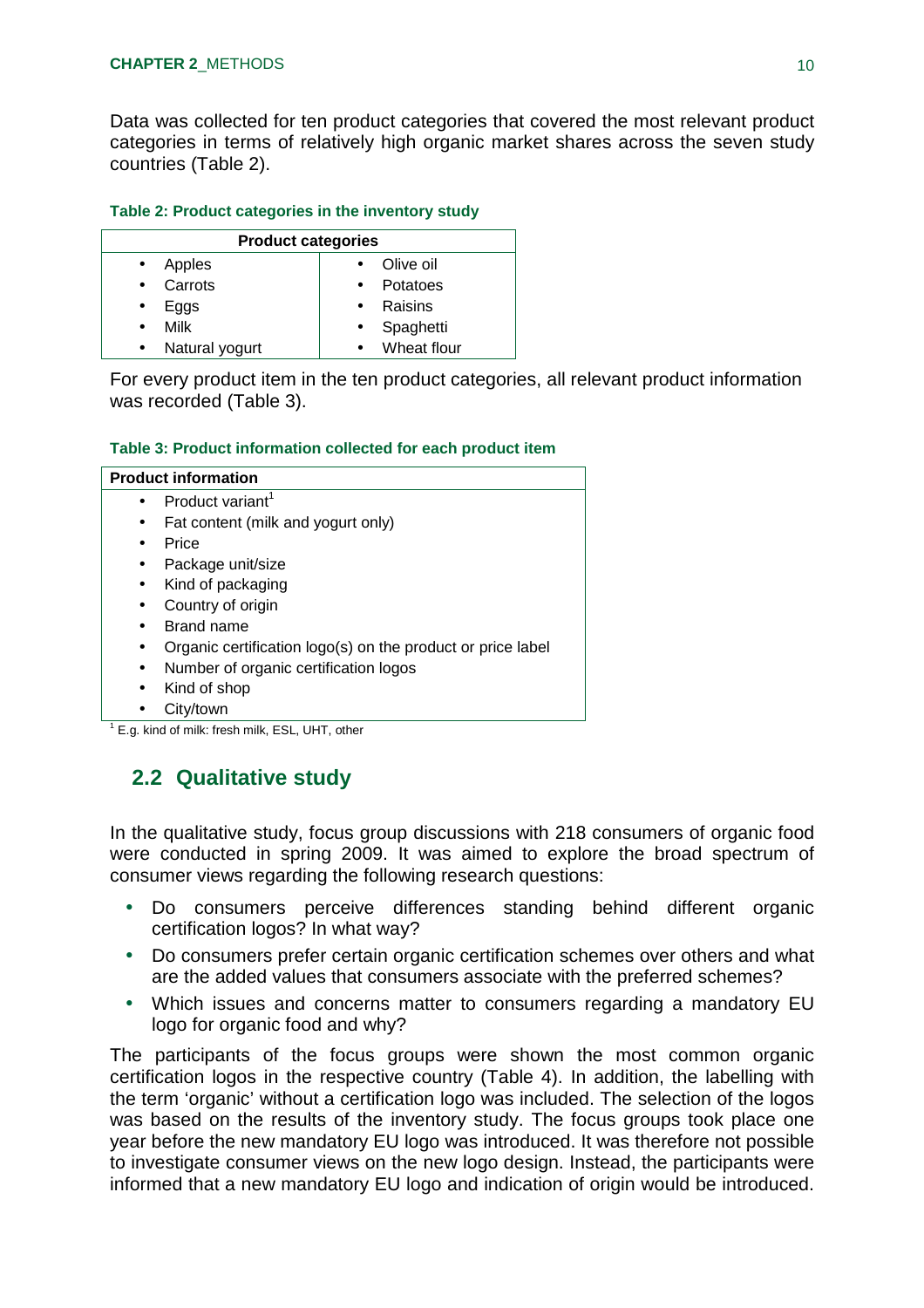Further details on the recruitment of participants, the description of the sample and the methods of data analysis can be found in Janssen and Hamm (2011).

| <b>Country</b>         | <b>Former</b><br><b>EU logo</b> | <b>National</b><br>governmental<br>logo | Logos of farmers' and<br>organic sector<br>organisations | <b>Logos of control bodies</b>                                                     |
|------------------------|---------------------------------|-----------------------------------------|----------------------------------------------------------|------------------------------------------------------------------------------------|
| <b>CH</b>              |                                 |                                         | demeter<br><b>BIO</b><br><b>BIOSUISSE</b>                |                                                                                    |
| CZ                     |                                 |                                         |                                                          |                                                                                    |
| <b>DE</b>              |                                 | B'O<br>rach<br>EG Öliz-Verordnung       | <b>Bioland</b><br>demeter<br><b>Naturland</b>            |                                                                                    |
| <b>DK</b>              |                                 | Stats-<br>kontrolleret<br>ekologisk     | demeter                                                  |                                                                                    |
| $\mathsf{I}\mathsf{T}$ |                                 |                                         | garanziaAIAB demeter                                     | TRO<br><b>O</b> bio <sup>agri</sup> cert<br><b>ICEA</b>                            |
| <b>TR</b>              |                                 |                                         |                                                          | control<br><b>IMO</b>                                                              |
| <b>UK</b>              |                                 |                                         |                                                          | ORGANIC<br>FARMERS<br>GROWERS<br>Certified<br>Organic<br>Organic Certification UK2 |

**Table 4: Organic certification logos discussed in the focus groups**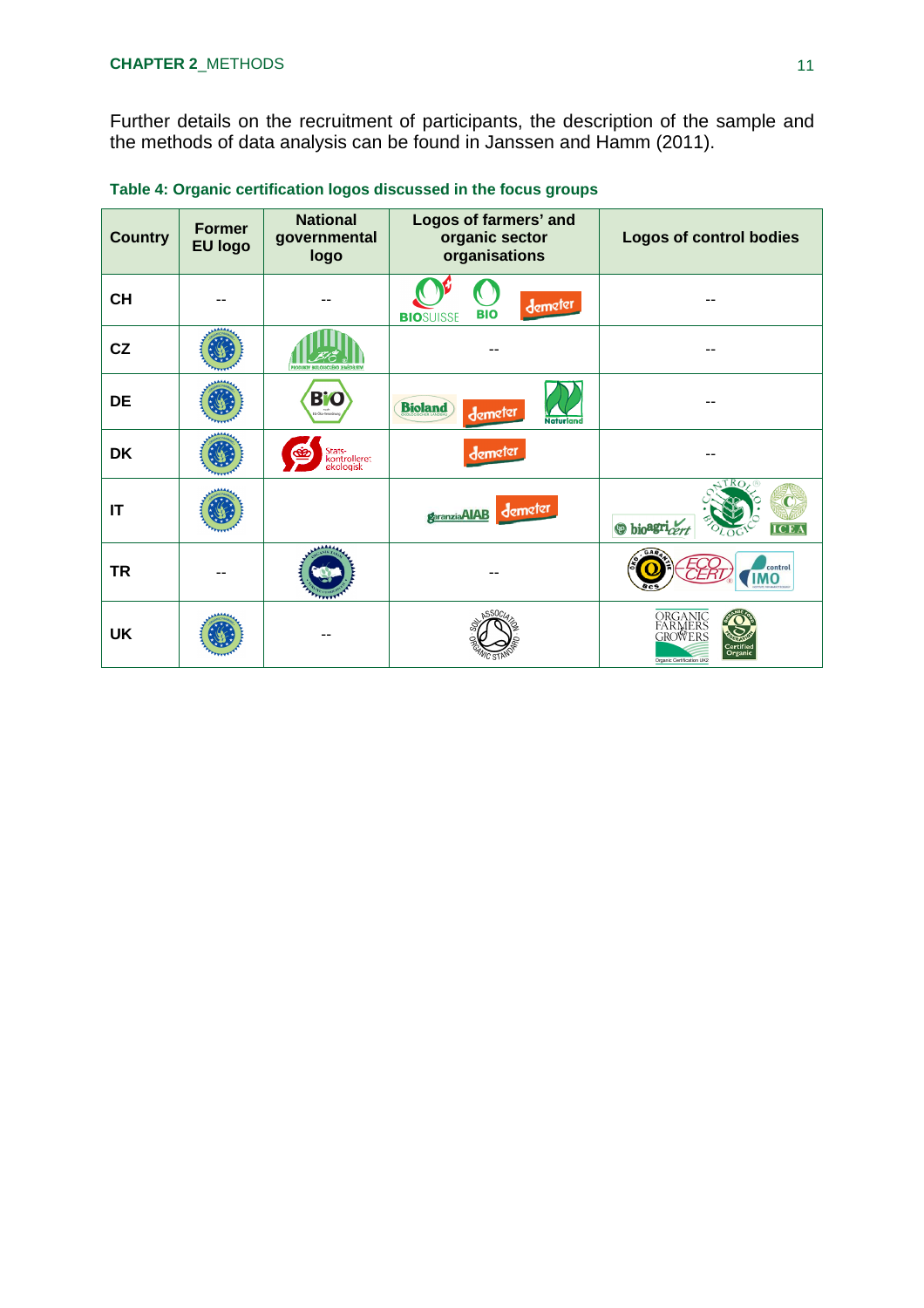### **2.3 Quantitative study**

The quantitative study with consumer choice experiments and structured interviews was carried out in early 2010 with 2,840 consumers of organic food<sup>2</sup> (around 400 participants per country).<sup>3</sup> The following research questions were addressed:

- What are consumers willing to pay for different organic logos?
- Do consumers prefer certain organic certification logos over others?
- Are consumer preferences for an organic certification logo influenced by consumer awareness of the logo and perceptions and attitudes regarding the underlying certification scheme?
- Are consumer preferences for organic certification logos influenced by consumers' buying behaviour of organic food?
- How do consumers view a mandatory EU logo and indication of origin for organic food?

In the choice experiments, the participants were asked to make buying decisions for apples and eggs. $4$  Real products and price tags were used. The participants could choose among four product alternatives which looked identically but were marked with different labels and prices:

- Three different organic logos were tested in each country (Table 5). The selection of logos was based on the results of the qualitative study and the inventory study.<sup>5</sup> In addition, one alternative per choice set was just marked with the word 'organic' without a logo (except for Turkey where the governmental logo is mandatory and was therefore shown on each product).
- Four different price levels were tested. The relative price levels were the same in all countries (0.8; 1.0; 1.2; 1.4). The absolute prices used in the experiments were based on the average market price of organic apples/eggs in the

*<sup>2</sup> Two screening questions were used: First, participants had to be responsible for the food purchase in their household; second, they had to buy organic apples* and *eggs at least once a month. Quota sampling for age and gender was applied.*

<sup>&</sup>lt;sup>3</sup> The choice experiments and interviews were conducted at two kinds of shops/locations: 1. conventional *supermarkets and/or shopping centres and 2. specialised organic food shops. The shares of choice experiments conducted at each kind of shop approximately reflected the respective market shares. The share of choice experiments conducted at conventional supermarkets were 87% in CH, 50% in CZ, 75% in DE, 100% in DK, 50% in IT, 50%in TR and 75% in UK (the remaining share was conducted at specialised organic food shops).*

*<sup>4</sup> These two products were chosen since they fulfil the following criteria. Firstly, it was intended to investigate both a plant and an animal product. Secondly, many consumers regularly buy apples and eggs. Thirdly, these products are available from domestic production in the study countries and they are widely available in organic quality.*

*<sup>5</sup> Different kinds of organic certification logos were tested: 1. EU logo, 2. governmental logos, 3. private logos. Please note that the old voluntary EU logo was used in the experiments, since the survey was conducted prior to the introduction of the new mandatory EU logo. In each country, only those logos were included which existed in the market and could be used on domestic products. The only exception is Switzerland, where only two common Swiss organic certification logos were found in the market at the time of writing (Bio Suisse and Demeter). To have a similar experimental design with four product stimuli per choice set in each study country, a fake logo was created referring to the Swiss organic regulation. Due to the absence of a governmental logo in Italy and the UK, a second private logo was included here.*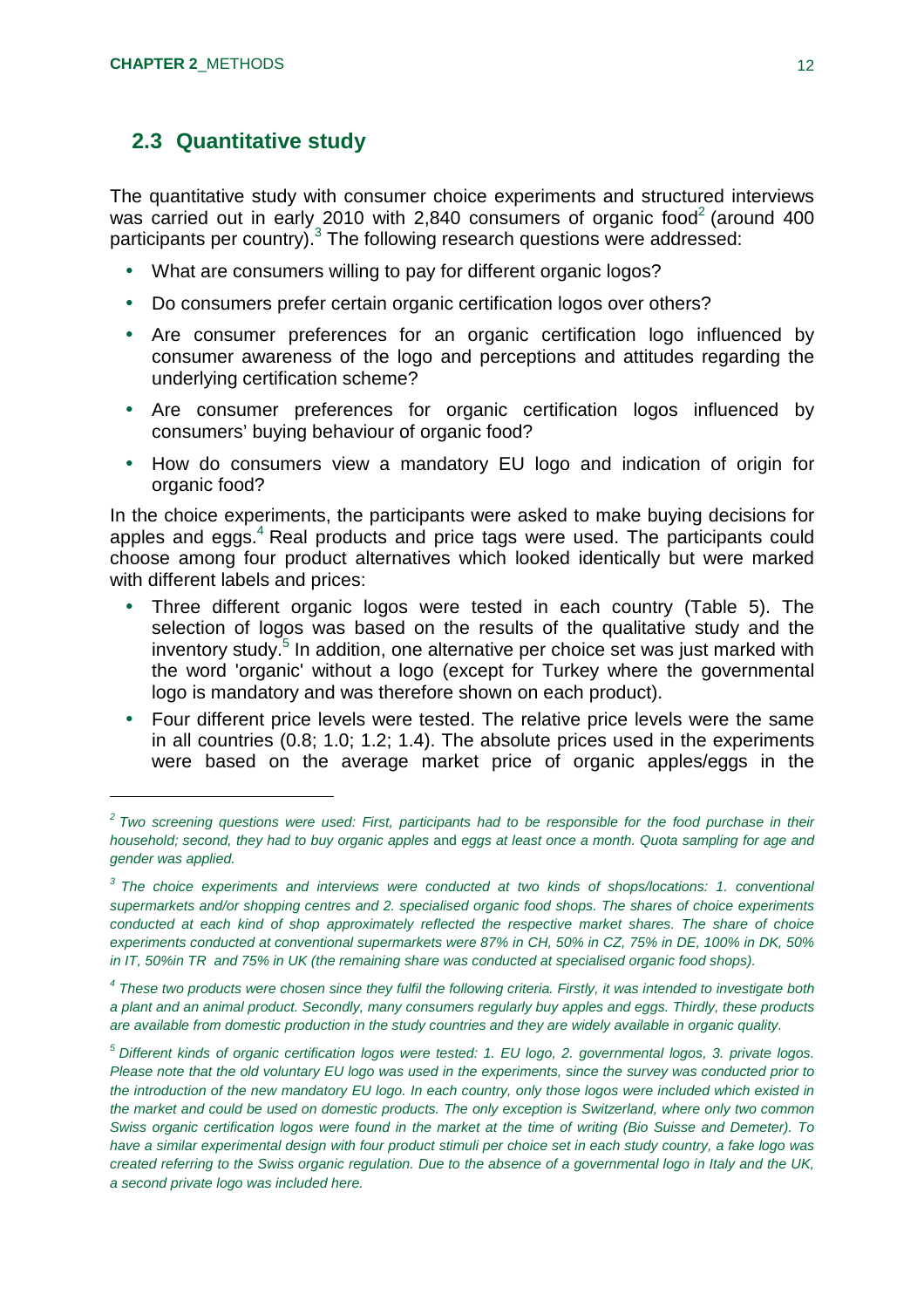respective survey regions one month before the experiments were conducted (the average market price equalled price level 1.0).

| <b>Country</b> | <b>Product 1</b>                                      | <b>Product 2</b>                                         | <b>Product 3</b>                                                                  | <b>Product 4</b>          |
|----------------|-------------------------------------------------------|----------------------------------------------------------|-----------------------------------------------------------------------------------|---------------------------|
| <b>CH</b>      | Fake $\log o^1$                                       | Bio Suisse <sup>2</sup><br><b>BIOSUISSE</b>              | Demeter <sup>3</sup><br>demeter                                                   | Without logo <sup>4</sup> |
| CZ             | Former EU logo                                        | Governmental logo                                        | Demeter<br>demeter                                                                | Without logo <sup>4</sup> |
| <b>DE</b>      | Former EU logo                                        | Governmental logo<br>B'O                                 | Demeter<br>demeter                                                                | Without logo <sup>4</sup> |
| <b>DK</b>      | Former EU logo                                        | Governmental logo<br>Stats-<br>kontrolleret<br>ekologisk | Demeter<br>demeter                                                                | Without logo <sup>4</sup> |
| IT             | Former EU logo                                        | CCPB <sup>5</sup>                                        | Demeter<br>demeter                                                                | Without logo <sup>4</sup> |
| TR             | IMO <sup>8</sup> plus<br>governmental logo<br>control | Ecocert <sup>8</sup> plus<br>governmental logo           | Orser <sup>9</sup> plus<br>governmental logo<br>ORSER<br>Kontrol ve Sertifikasyon | Governmental logo         |
| <b>UK</b>      | Former EU logo                                        | Soil Association <sup>6</sup>                            | OF&G <sup>'</sup><br>ORGANIC<br>FARMERS<br>GROWERS<br>Organic Certification UK2   | Without logo <sup>4</sup> |

**Table 5: Organic logos tested in the choice experiments**

1 Referring to the Swiss governmental organic regulation (see footnote no 5, previous page).

2 Swiss farmers' umbrella organisation

3 International farmers' association.

4 Products just marked with the prefix 'organic', 'Bio', 'Öko', 'biologico', 'øko' respectively in the national language.

5 CCPB=Certificazione e controllo prodotti biologici. Italian control body.

6 Soil Association=British organic sector organisation.

7 OF&G=Organic Farmers & Growers. British control body.

8 Control body which operates in many countries.

9 Turkish control body.

In the sample, the price levels varied systematically across the four logos. The participants were presented with two choice sets for apples and eggs respectively, i.e. in total each participant made four buying decisions. The participants were also free to refrain from buying any of the offered alternatives ("no-buy option").

The subsequent structured interviews contained the following questions:

1. Rating of the labels: The participants were asked to rate the labels regarding awareness, trust, credibility, and the standards and the inspection system behind the labels. Furthermore the participants should evaluate whether the labels stand for domestic origin.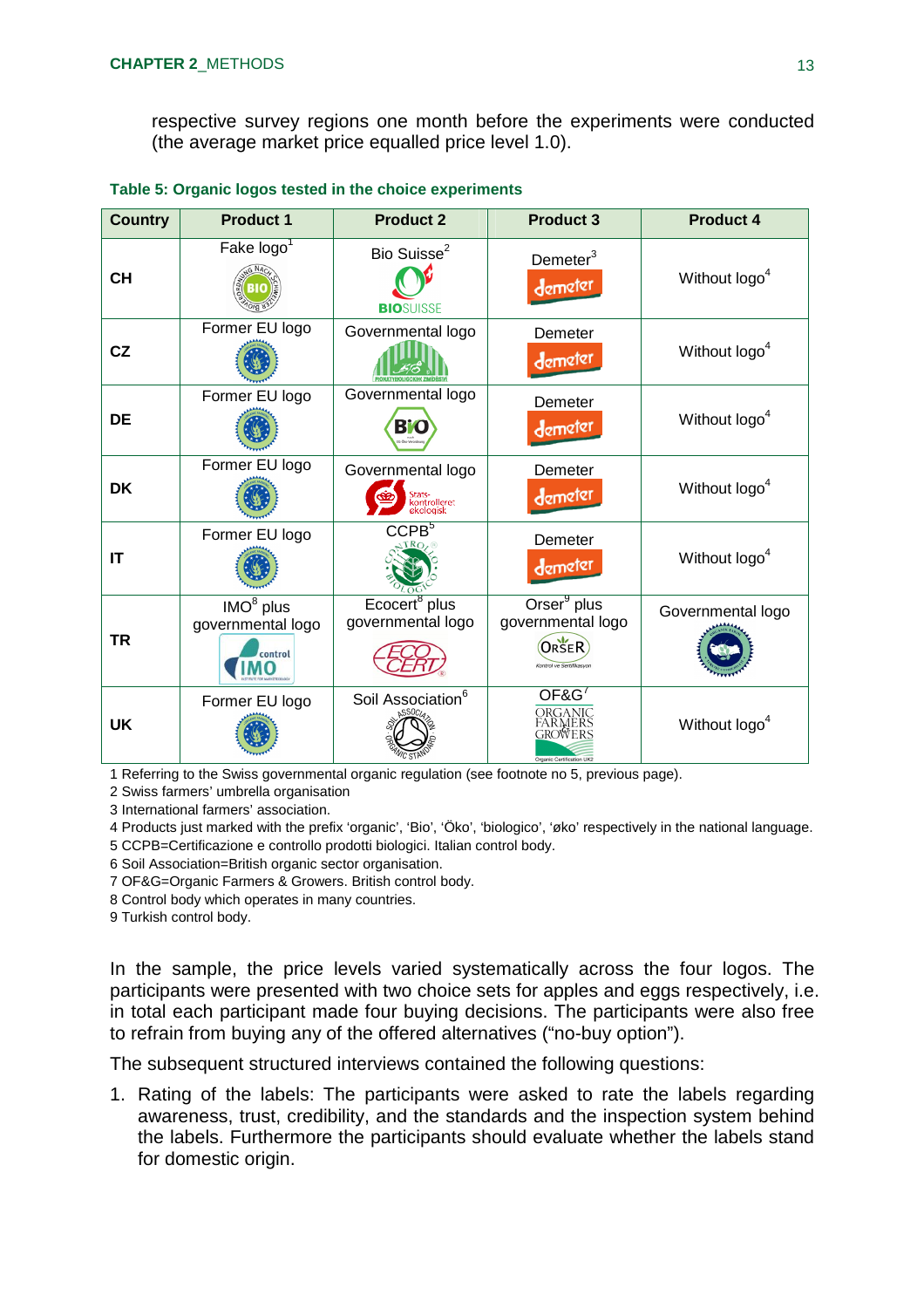- 2. Mandatory EU logo: $6$  The participants were informed about the introduction of a new mandatory EU logo and they were asked for their opinion regarding 10 statements on a 7-point Likert-scale. The new logo design was not shown to the participants, since data collection started before the new design was announced.
- 3. Two questions about the participants' buying behaviour for organic food: Organic budget share and preferred places for purchasing organic food.
- 4. Socio-demographic characteristics: Gender, age, household size, level of education and net household income.

The data was analysed with discrete choice models to determine consumer preferences and willingness-to-pay for organic logos. For further details on the methods of choice analysis, the recruitment of participants and the description of the sample see Janssen and Hamm (forthcoming a).

*<sup>6</sup> In the non-EU countries Switzerland and Turkey, this part was not included.*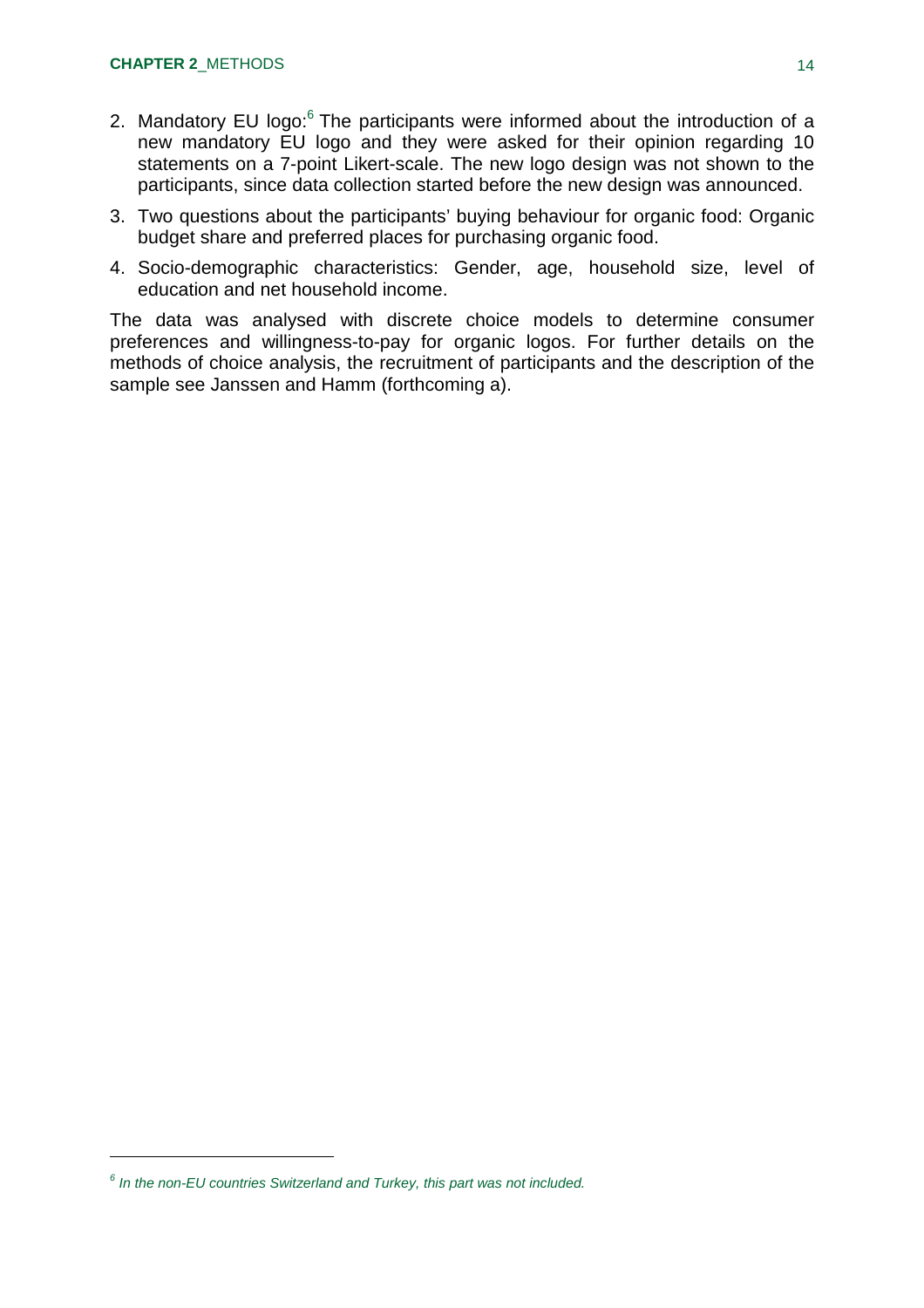## **3 RESULTS**

#### **3.1 Spectrum and importance of organic certification logos**

The organic certification logos of the inventory could be classified into four main kinds of logos: Former EU logo, national governmental logos, logos of farmers' associations and their umbrella organisations, and logos of certification bodies. The importance of individual kinds of logos differed considerably between the study countries (Table 6). The former voluntary EU logo, for instance, occurred relatively often in Italy and Denmark, whereas it played a minor or negligible role in the other countries.<sup>7</sup> In those countries with voluntary governmental logos (Denmark, Germany, the Czech Republic), the governmental logo was found on more than 60% of recorded products. The share of organic products without any certification logo ranged from almost one third in the UK to zero in Turkey. Altogether, a very diverse picture was revealed regarding the kinds and frequencies of different organic certification logos.

*<sup>7</sup> The inventory study was conducted prior to the introduction of the new mandatory EU logo for organic food.*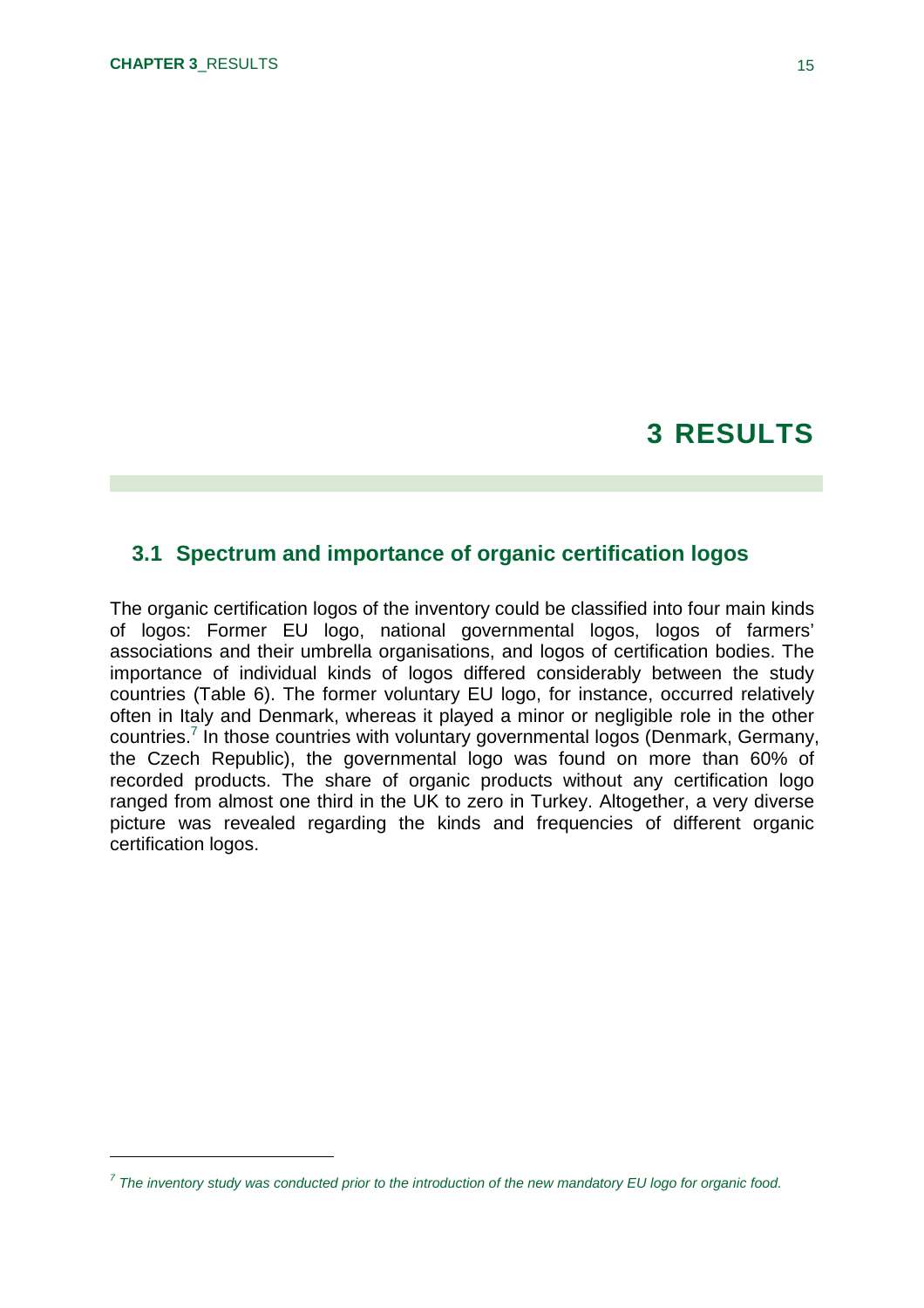|                                                      | All <sup>2</sup> | <b>CH</b> | CZ   | DE   | <b>DK</b> | ΙT   | <b>TR</b> | <b>UK</b> |
|------------------------------------------------------|------------------|-----------|------|------|-----------|------|-----------|-----------|
| Former EU logo                                       | 18.7             | 3.3       | 14.4 | 3.3  | 47.7      | 58.4 | --        | 3.6       |
| National governmental logo                           | 42.8             | $\sim$    | 68.5 | 70.4 | 61.4      | --   | 99.5      |           |
| Logos of farmers' and organic<br>sector associations | 32.5             | 67.7      | 12.6 | 45.5 | 21.3      | 22.5 | --        | 57.9      |
| Logos of control bodies                              | 26.8             | 1.1       | 1.0  | 0.9  | $13.2^3$  | 62.1 | 97.0      | 12.6      |
| Other organic certification<br>logos <sup>4</sup>    | 5.1              | 9.3       | 9.4  | 0.0  | 5.8       | 9.1  | 0.5       | 1.7       |
| No organic certification logo                        | 12.9             | 22.6      | 12.1 | 6.2  | 8.4       | 11.8 | --        | 29.0      |

**Table 6: Different kinds of organic certification logos: Frequency of logos recorded on products in the inventory study<sup>1</sup>**

 $1$  The share of products with a respective logo was calculated for each of the ten product categories (see Section 2.1); the share presented in this table is the average across the ten product categories with each category weighted equally. Multiple logos on one product were possible.

 $2$  Average across the seven countries; each country weighted equally.

 $3$  Logos of foreign certification bodies (the logo of the Danish governmental control authority is grouped under national governmental logo).

 $4$  E.g. Foreign governmental logos, logos of other private organisations.

Across all countries, the mean number of logos per product averaged 1.3 with half of the products having one logo (Table 7). Please note that products that were labelled with the word 'organic' but did not carry a certification logo were counted under the category 'zero' regarding the number of logos. One third of products carried two logos and 13% had none. The comparison between the countries shows that the lowest mean number of logos per product (0.8) was found in the UK and in Switzerland. In the UK, two thirds of products carried one logo and almost one third did not have a logo at all. In Switzerland, the great majority of products (72%) carried one logo.

| <b>Number of logos</b><br>per product | All<br>countries <sup>2</sup> | <b>CH</b> | CZ            | <b>DE</b> | <b>DK</b> | IT    | <b>TR</b> | UK    |
|---------------------------------------|-------------------------------|-----------|---------------|-----------|-----------|-------|-----------|-------|
| $\bf{0}$                              | 12.9                          | 22.6      | 12.1          | 6.2       | 8.4       | 11.8  | $- -$     | 29.0  |
| 1                                     | 50.0                          | 72.2      | 61.1          | 67.6      | 47.1      | 31.2  | 3.4       | 67.2  |
| $\mathbf{2}$                          | 33.5                          | 4.4       | 16.8          | 25.8      | 37.7      | 51.2  | 94.9      | 3.6   |
| 3                                     | 1.5                           | 0.5       | $\sim$ $\sim$ | 0.4       | 2.2       | 5.7   | 1.7       | 0.3   |
| 4                                     | 0.7                           | 0.3       | $\sim$ $\sim$ | 0.1       | 4.6       | 0.1   | --        |       |
| <b>Total</b>                          | 100.0                         | 100.0     | 100.0         | 100.0     | 100.0     | 100.0 | 100.0     | 100.0 |
| <b>Mean</b>                           | 1.3                           | 0.8       | 1.1           | 1.2       | 1.5       | 1.5   | 2.0       | 0.8   |

 $1$  The share of products with a respective number of logos was calculated for each of the ten product categories (see Section 2.1); the share presented in this table is the average across the ten product categories with each category weighted equally.

 $2$  Average across the seven countries; each country weighted equally.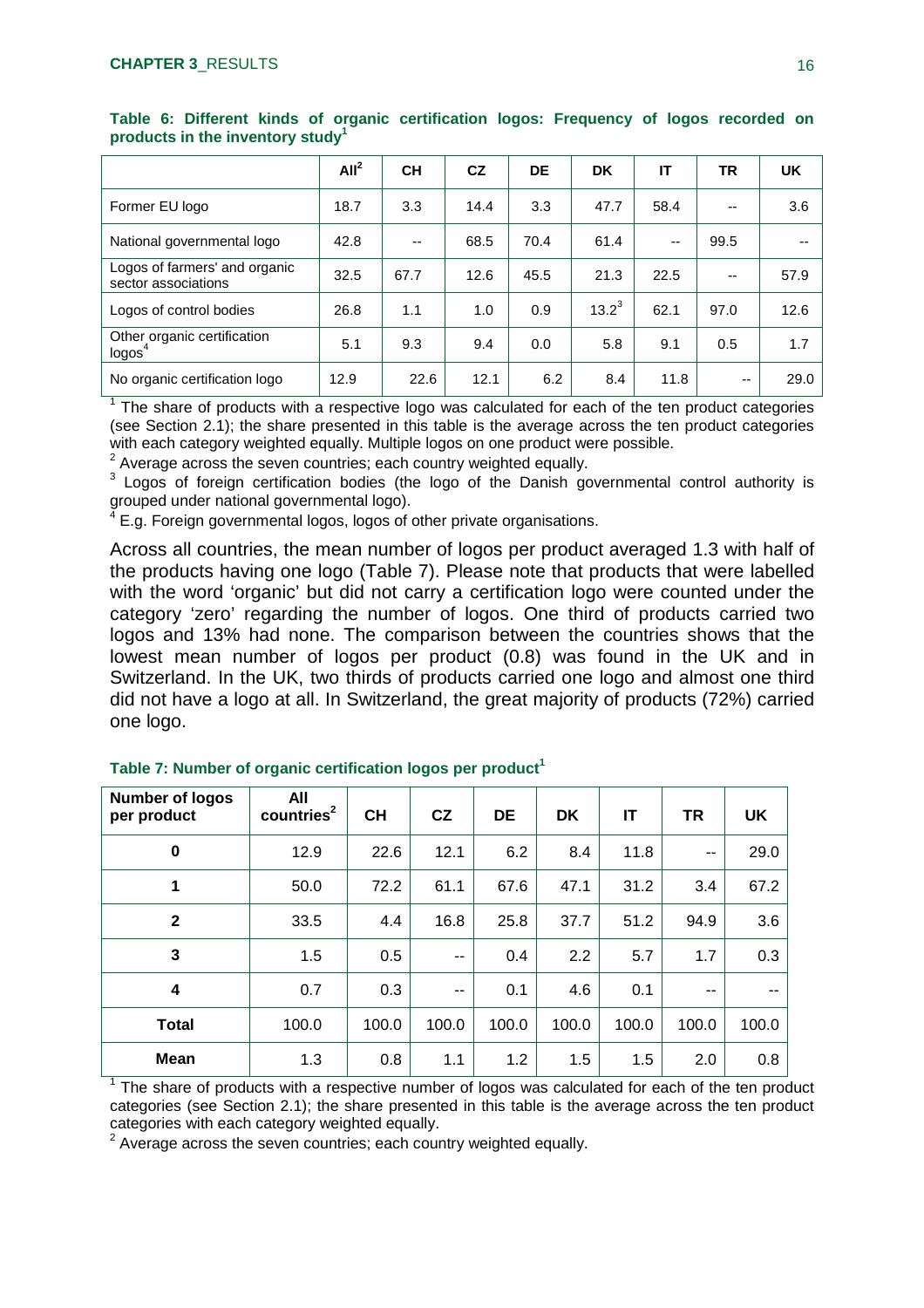The analysis of price differences between products with and without certain organic logos provided only a few significant price differences in each country. The results suggest that there may not be a consistent pattern of particular kinds of certification logos being reflected in higher market prices (for Italy see Naspetti et al. 2009). However, market prices across different shops may be influenced by a number of factors other than organic certification logos, for instance price policies of individual retailers, regional parameters and aspects of product quality.<sup>8</sup>

### **3.2 Consumer awareness, perceptions and attitudes regarding organic certification logos**

The results of the CERTCOST project revealed that consumers had a low level of factual knowledge about organic production standards and the organic control system. The countries have in common that the great majority of participants were not aware that the use of the term 'organic' is regulated. Despite the low level of knowledge, consumer attitudes differed across the logos and consumers perceived differences among different organic certification schemes, but mostly in terms of 'stricter' versus 'less strict' production standards and control systems. Figure 1 gives an overview of the results of the quantitative study on consumer awareness, perceptions and attitudes regarding different organic logos. For further details, see Janssen and Hamm (2011, forthcoming a).

In all countries except Italy, a considerable share of participants falsely thought that one or two logos stand for domestic origin. In fact, only one of the tested logos indicates domestic origin, i.e. the Bio Suisse logo. This example demonstrates that consumer perceptions of what stands behind an organic logo are not necessarily based on objective knowledge.

<sup>&</sup>lt;sup>8</sup> Further data analyses were carried out in Germany. A significant price premium was recorded for products of the *farmers' association Demeter (Schmidt and Janssen 2010).*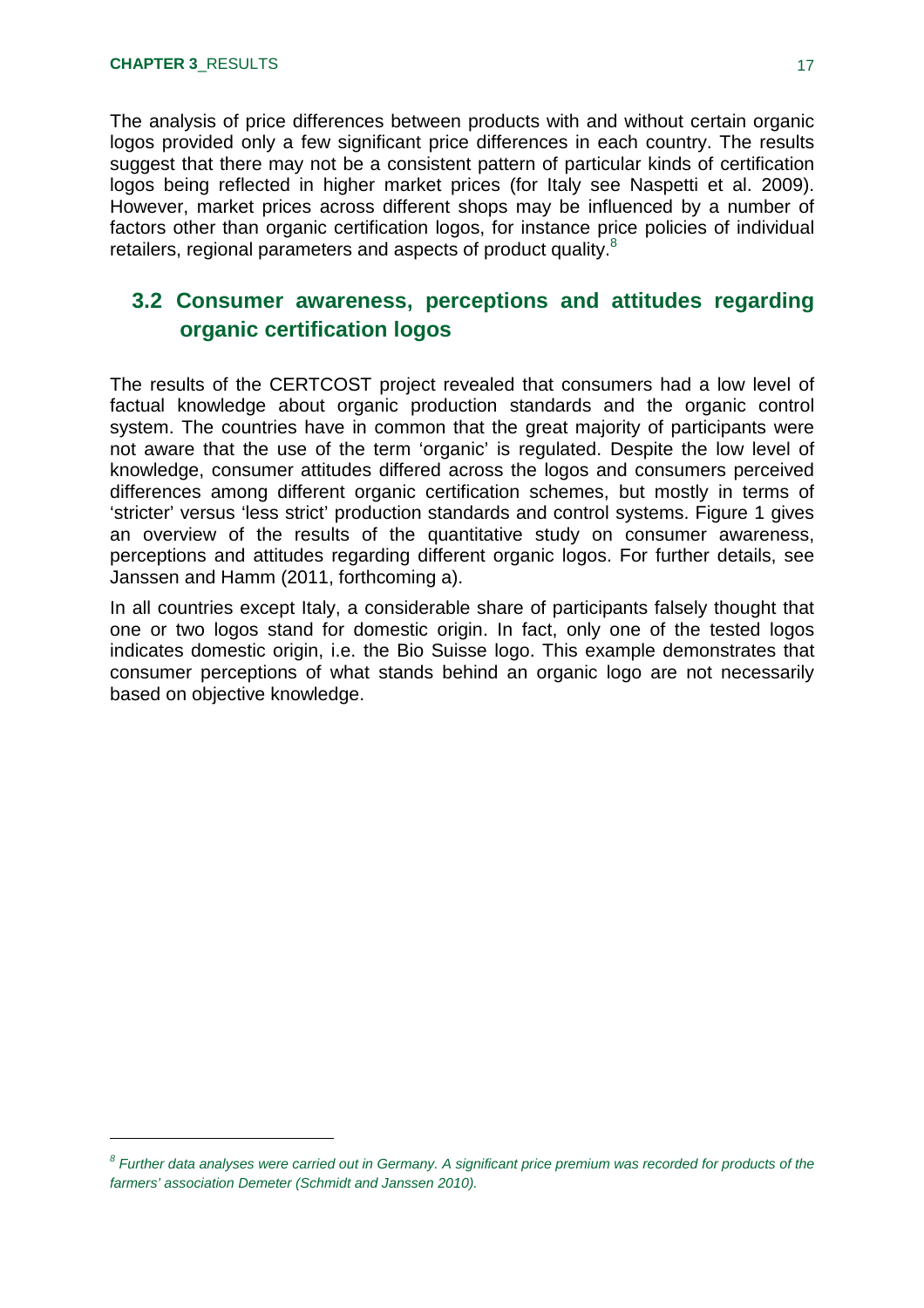

#### **Figure 1: Consumer awareness, perceptions and attitudes regarding different organic logos<sup>1</sup>**

 $1$  See Table 5 for a description and the full name of the logos. 'Without logo' refers to products labelled with the prefix 'organic' without a logo.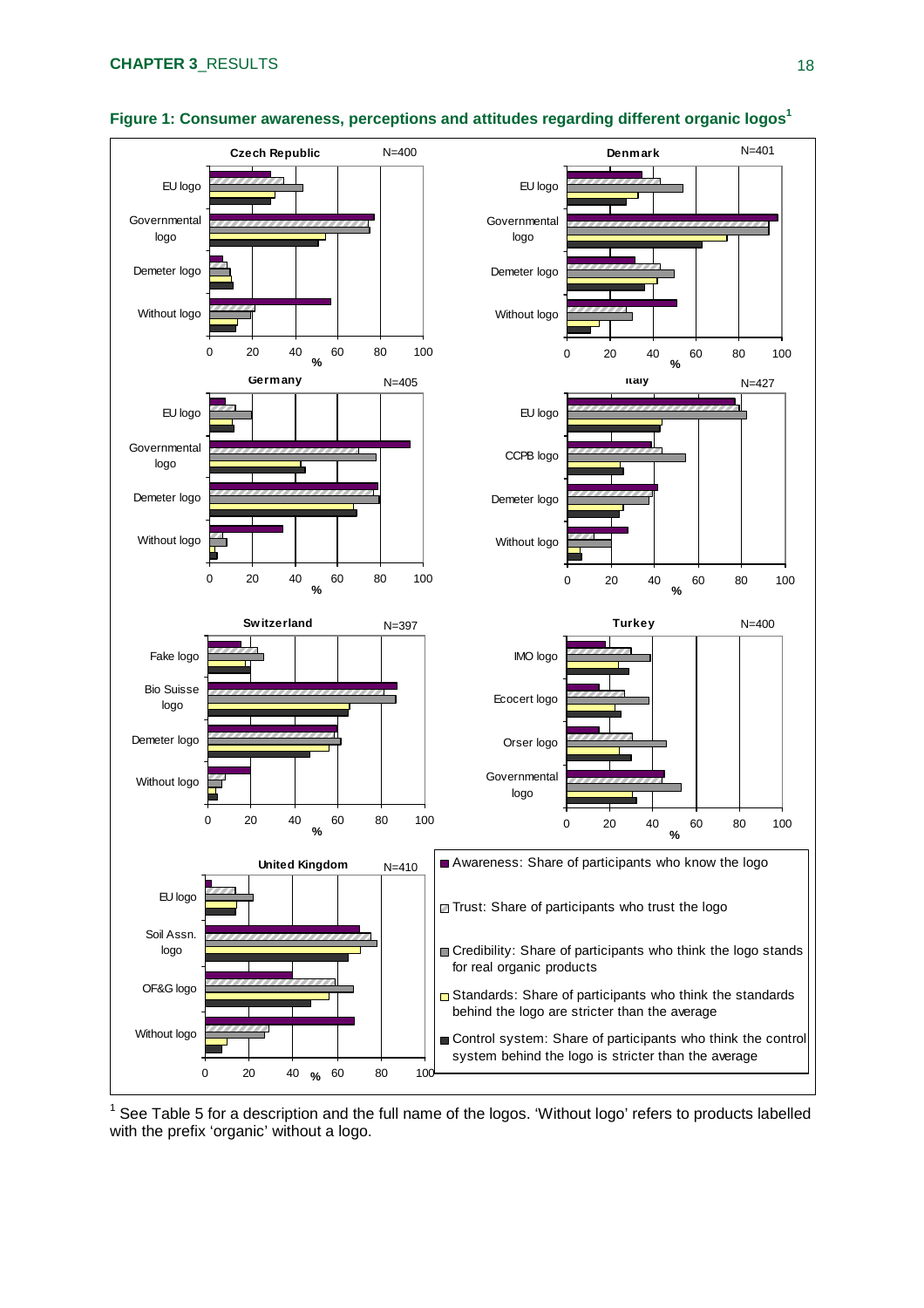### **3.3 Consumer preferences and willingness-to-pay for organic certification logos**

The CERTCOST study provides insights into consumers' willingness-to-pay for different organic certification logos (Section 3.3.1) and factors influencing consumer preferences for organic certification logos (Section 3.3.2).

#### **3.3.1. Willingness-to-pay for organic certification logos**

Our results provide evidence that consumers prefer products with an organic certification logo over organic products without a logo (Figure 2). The great majority of consumers did not know that the use of the term 'organic'<sup>9</sup> is regulated and thus they did not trust products only labelled with this term without a logo. For almost all tested organic logos, consumers were on average willing to pay a price premium compared to a similar organic product without a logo. That even holds true for a fake logo tested in Switzerland. However, the price premium differed considerably between the tested logos. In the Czech Republic, Denmark, Italy and Switzerland, there was *one* logo with a considerably higher willingness-to-pay (WTP) compared to the other tested logos. Those were the Bio Suisse logo, the Czech and Danish governmental logos and the EU logo in Italy. In Germany and the UK, there were *two* logos with an equally high WTP, namely the governmental logo and the logo of the farmers' association Demeter in Germany and the logos of the Soil Association and the certification body 'Organic Farmers & Growers' in the UK. A comparison between the different kinds of logos revealed the following picture:

- Former EU logo: In the Czech Republic, Denmark, Germany and the UK, the WTP for the former EU logo was only slightly higher compared to products without a logo. In contrast, the EU logo reached the highest WTP of all logos tested in Italy where no governmental logo exists.
- Governmental logos: In the Czech Republic and Denmark, the governmental logo featured the highest WTP of all tested logos. In Germany, the WTP for the governmental logo and the Demeter logo were equally high.
- Private logos: In Switzerland and the UK, the highest WTP was observed for private logos. However, both countries do not have a governmental logo and the former EU logo was not common in the UK and not relevant in Switzerland. The Demeter logo featured a high WTP only in Germany, whereas in the Czech Republic, Denmark, Italy and Switzerland, the WTP for the Demeter logo was considerably lower compared to the logos with the highest WTP.

Turkey represents a special case in that the experimental design was slightly different. Here, all products in the experiment were marked with the mandatory governmental logo and three of the products carried an *additional* logo of a certification body. It was found that consumers were willing to pay a price premium for the logo of the certification body Ecocert. For the logo of the certification body IMO, a price premium was only recorded for one of the two tested products.

*<sup>9</sup> This covers also the respective translated terms of 'organic' in the different EU languages, such as 'Bio', 'Öko', 'biologico', 'øko'.*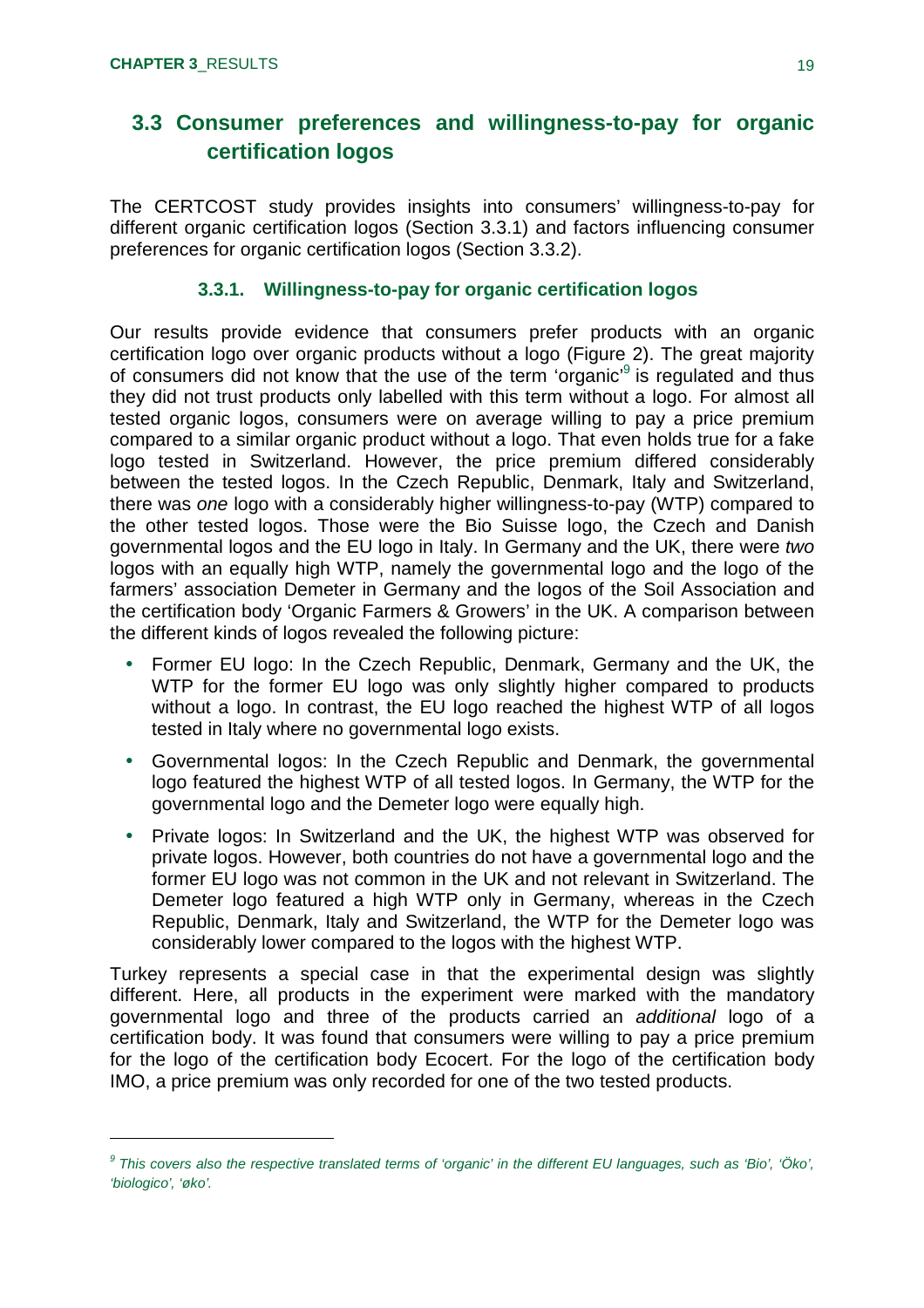

#### **Figure 2: Mean additional willingness-to-pay for organic certification logos<sup>1</sup>**

 $1$  The figures show the additional WTP for a product with a respective organic logo compared to organic products without a logo. The additional WTP is shown in percent of the average market price. For example, in Germany the additional WTP for apples with the governmental logo compared to organic apples without a logo amounted to 51% of the average market price. A description and the full name of the logos are presented in Table 5.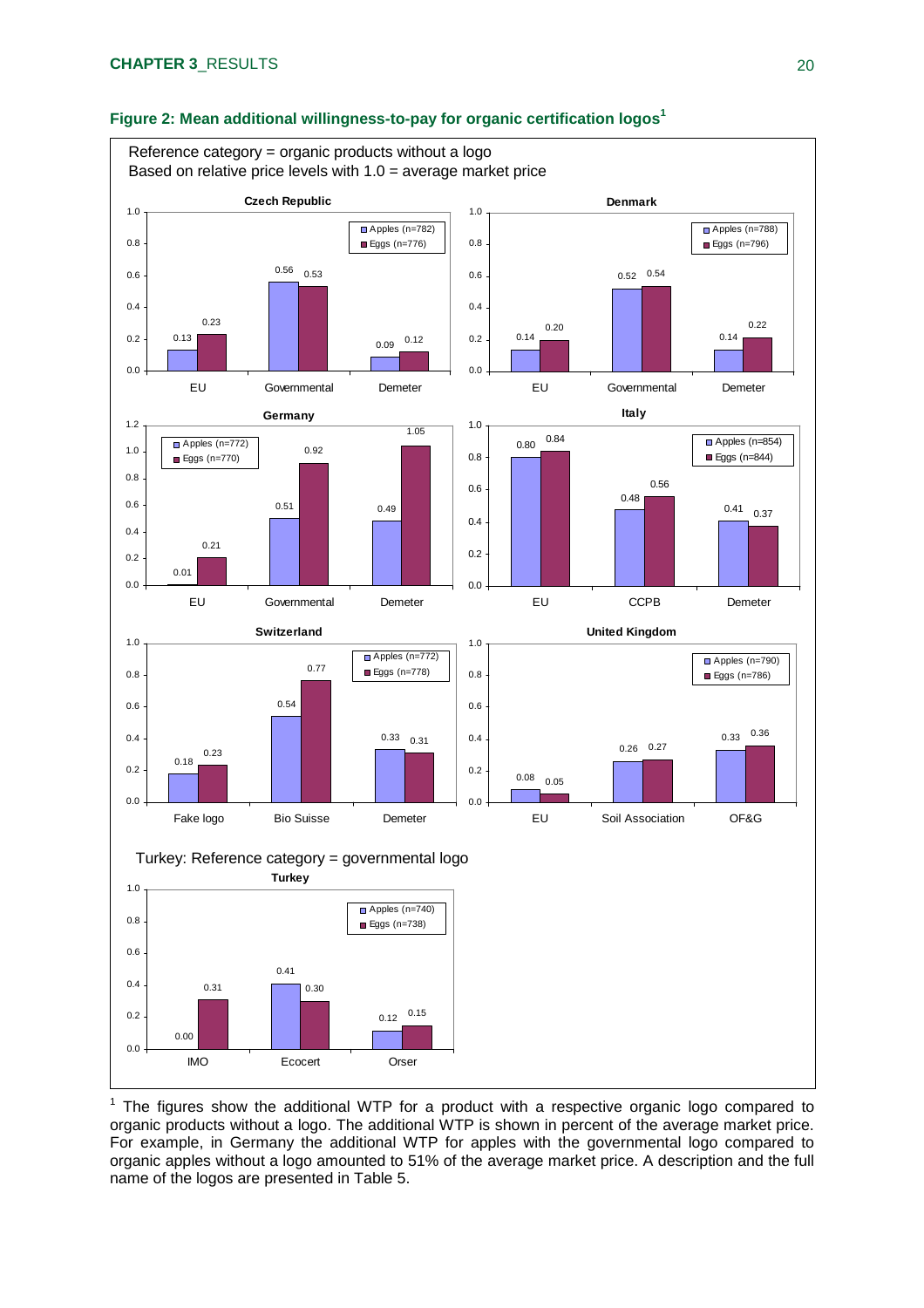A comparison between the results of the WTP analysis and the inventory study shows that the most preferred logos were also among the logos most frequently found on products in the inventory. However, not all organic logos frequently found in the inventory also exhibited a high WTP. In Denmark, the EU logo was the second most common logo in the inventory (displayed on almost 50% of the recorded products), but the WTP for the EU logo was relatively low. In Italy, logos of control bodies were found on more than 60% of products and even more often than the EU logo, but this circumstance was not reflected in consumers' WTP.

#### **3.3.2. Factors influencing willingness-to-pay**

Two sets of factors influencing consumers' willingness-to-pay (WTP) for organic certification logos were identified:

- 1. Consumer awareness, perceptions and attitudes regarding an organic logo: In the choice experiments, the WTP for a certain organic logo was higher the better known the logo was, the more trustworthy and credible a consumer rated the logo, and the stricter a consumer rated the underlying standards and the control system. In Switzerland and Germany, the WTP for a logo was also higher if the consumer thought that the logo indicates a domestic origin. The result from Germany is surprising, since none of the tested logos in Germany indicates a domestic origin.
- 2. Consumers' buying behaviour for organic food: The findings show that consumer preferences for certain organic logos were related to certain characteristics regarding the buying behaviour for organic food (Table 8). For certain organic logos, foremost the Demeter logo, a higher willingness-to-pay was recorded for frequent buyers of organic food and customers of organic food shops compared to less frequent buyers and non-customers of organic food shops. This result seems plausible since Demeter products can mostly be bought in organic food shops. $^{\rm 10}$

*<sup>10</sup> Please note that specialised organic food shops have very different market shares across the study countries. Whereas they play an important role in the organic market in Italy, they are of low importance in Switzerland and Denmark where the great majority of organic products is sold via conventional supermarkets.*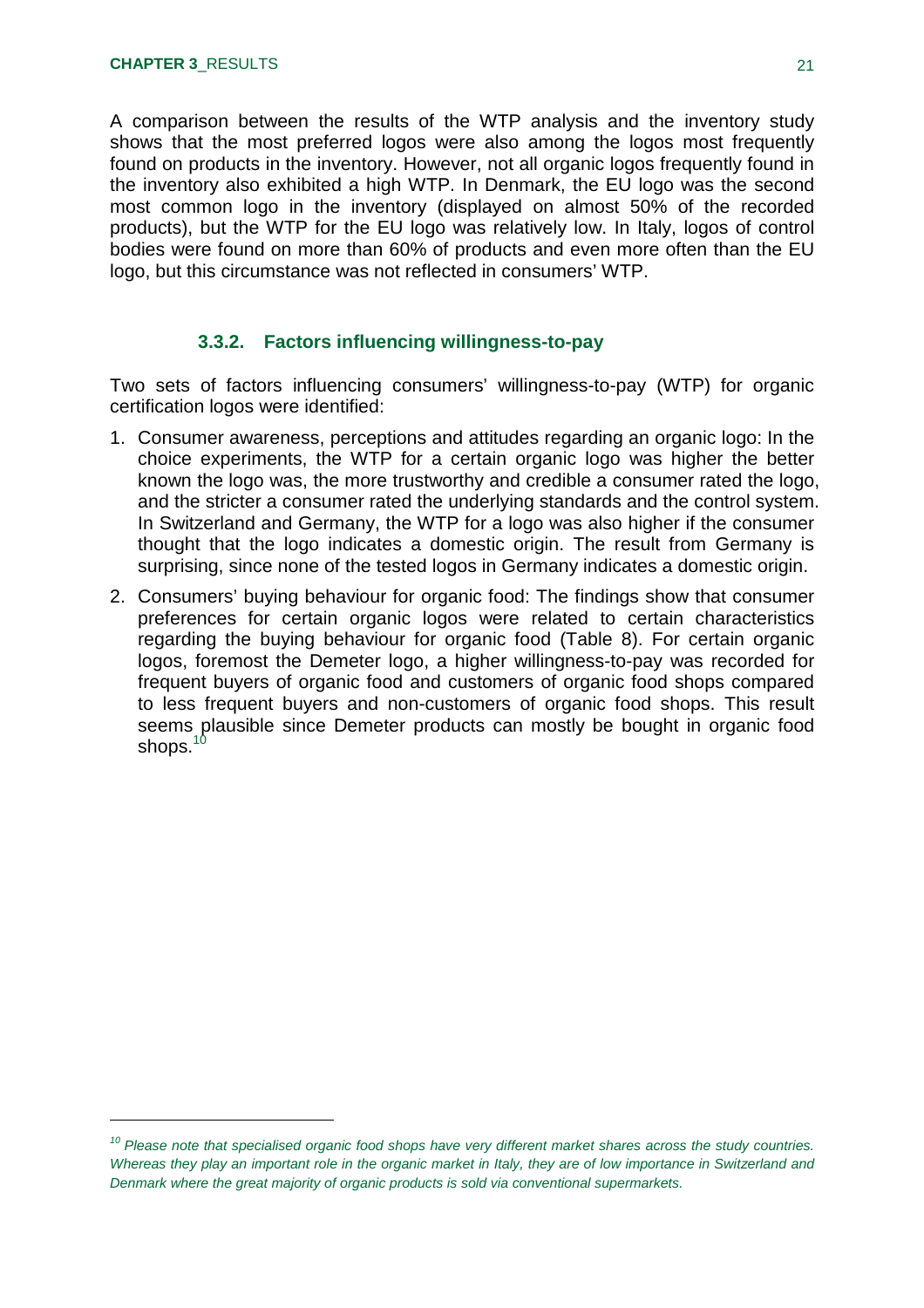| Country   | Organic logo <sup>1</sup> | Frequent buyers of organic food<br>have a higher/lower WTP compared<br>to less frequent buyers | Customers of organic food shops <sup>2</sup><br>have a higher/lower WTP compared<br>to non-customers |
|-----------|---------------------------|------------------------------------------------------------------------------------------------|------------------------------------------------------------------------------------------------------|
| <b>CH</b> | <b>Demeter</b>            | higher WTP                                                                                     | higher WTP                                                                                           |
|           | <b>Bio Suisse</b>         | higher WTP                                                                                     | lower WTP <sup>3</sup>                                                                               |
| CZ        | Governmental              | higher WTP                                                                                     | higher WTP                                                                                           |
| <b>DE</b> | <b>Demeter</b>            | higher WTP                                                                                     | higher WTP                                                                                           |
|           | Governmental              | lower WTP <sup>4</sup>                                                                         |                                                                                                      |
| DK.       | <b>Demeter</b>            | higher WTP                                                                                     | higher WTP                                                                                           |
| IT        | <b>Demeter</b>            | higher WTP                                                                                     | higher WTP                                                                                           |
|           | <b>CCPB</b>               | lower WTP                                                                                      |                                                                                                      |
| <b>TR</b> | <b>IMO</b>                | higher WTP                                                                                     |                                                                                                      |
|           | <b>Ecocert</b>            | higher WTP <sup>4</sup>                                                                        |                                                                                                      |
| <b>UK</b> | <b>Soil Association</b>   | higher WTP <sup>3</sup>                                                                        |                                                                                                      |
|           | OF&G                      |                                                                                                | lower $WTP3$                                                                                         |

**<sup>1</sup>**See Table 5 for a description and the full name of the logos.

**<sup>2</sup>**Also in Denmark and Switzerland where (almost) all choice experiments were conducted at conventional supermarkets, more than 40% of the participants stated to (also) buy at organic food shops.

**<sup>3</sup>**Significant in the apple model but not in the egg model.

**4** Significant in the egg model but not in the apple model.

– No significant influence.

### **3.4 Consumer views on a mandatory EU logo for organic food**

The concept of a mandatory EU logo and indication of origin for organic food was met with a divided response across the EU countries represented in the CERTCOST project.<sup>11</sup> Two significantly distinct countries could be identified: Italy and the UK. In Italy, the introduction of a new mandatory EU logo was basically welcomed without reservation, whereas in the UK, both support and scepticism were present. In Denmark, Germany and the Czech Republic trust in the standards and the inspection system behind the EU logo was higher than in the UK but still not particularly pronounced.

In all countries, it became apparent that the participants generally lacked knowledge about the regulation and control of organic production at EU level. Interestingly, the concerns that were raised were mostly unfounded since they resulted from misconceptions, such as the belief that the organic standards in other European countries were lower than the domestic ones. It became obvious that consumers did not view the EU as a homogenous entity in terms of trust in the integrity of organic products. Therefore the indications of origin 'EU agriculture' and 'non-EU agriculture' were almost unanimously rejected. The results are described in more detail in Janssen and Hamm (forthcoming b).

<sup>&</sup>lt;sup>11</sup> In the qualitative and the quantitative study, the participants were informed that a new mandatory EU logo and *indication of origin would be introduced. However, the new logo design could not be shown, since data was collected prior to the introduction of the new EU logo.*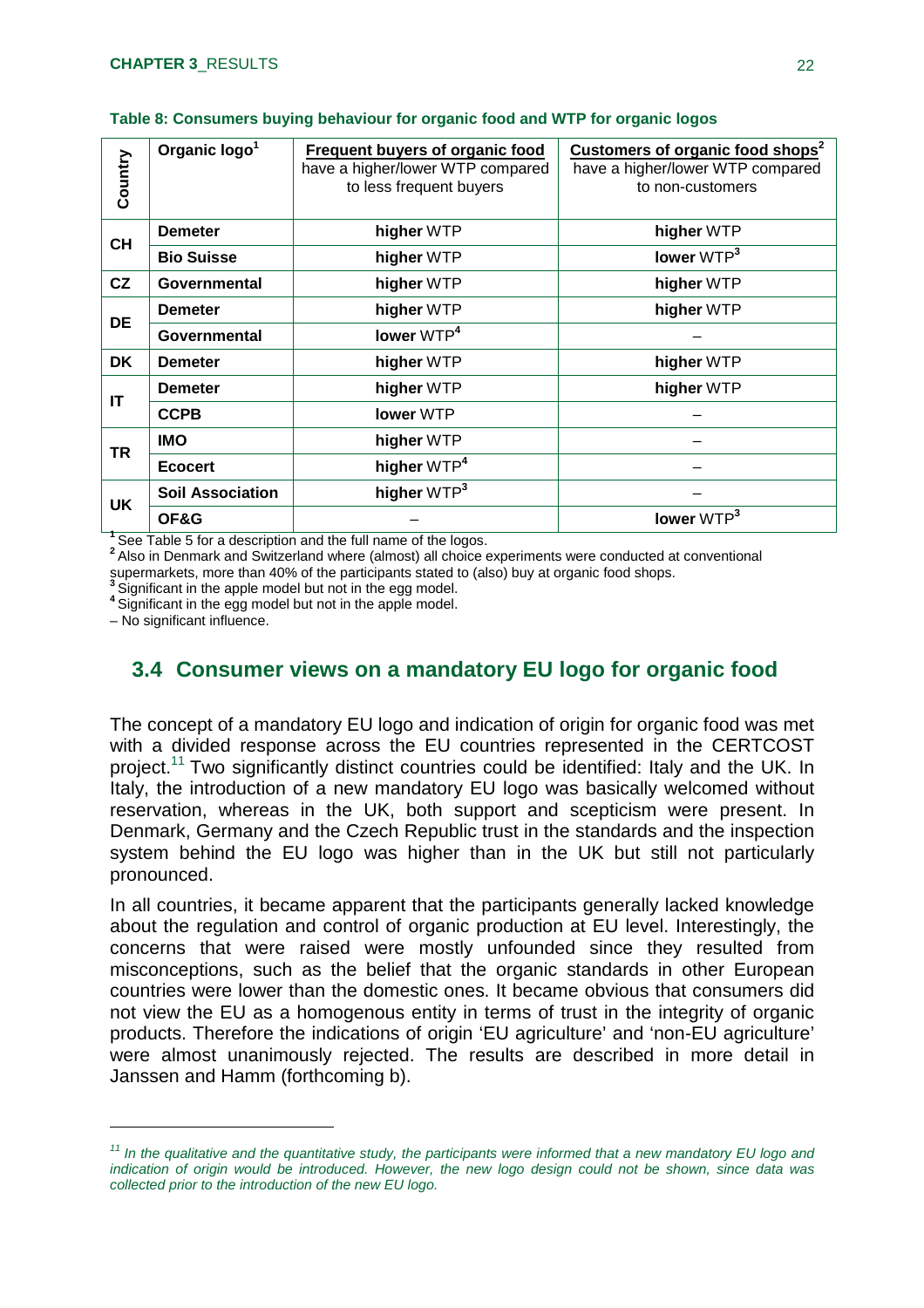# **4 RECOMMENDATIONS**

Based on the consumer research of the CERTCOST project, recommendations are made for different actors in the organic sector:

- 1. Public and private owners of certification logos for organic food
	- EU Commission with the EU logo
	- Government authorities with own logos
	- Private organisations with own logos
- 2. Producers, processors and retailers of organic food

The last section contains a critical appreciation of the role of organic certification logos based on the present results.

### **4.1 Public and private owners of organic certification logos**

Our results show that it is of crucial importance for any organic certification scheme to raise consumer awareness of the logo and shape consumer perceptions of the underlying scheme in terms of standards and control. Organisations owning a certification logo should invest in marketing communication and public relations in order to maintain that their logo successfully influences the buying behaviour of consumers.

#### **4.1.1. EU Commission with the EU logo**

The mandatory EU logo for organic food was introduced to strengthen the organic sector by making the recognition of organic products easier for consumers across the EU (Regulation (EC) No 834/2007, Regulation (EU) No 271/2010). The results of the CERTCOST project suggest that the extent to which this objective will be reached might differ between the Member States. In countries where the former voluntary EU logo was not very common, consumers might be uncertain as to what the new logo indicates in terms of organic production standards and the underlying control system.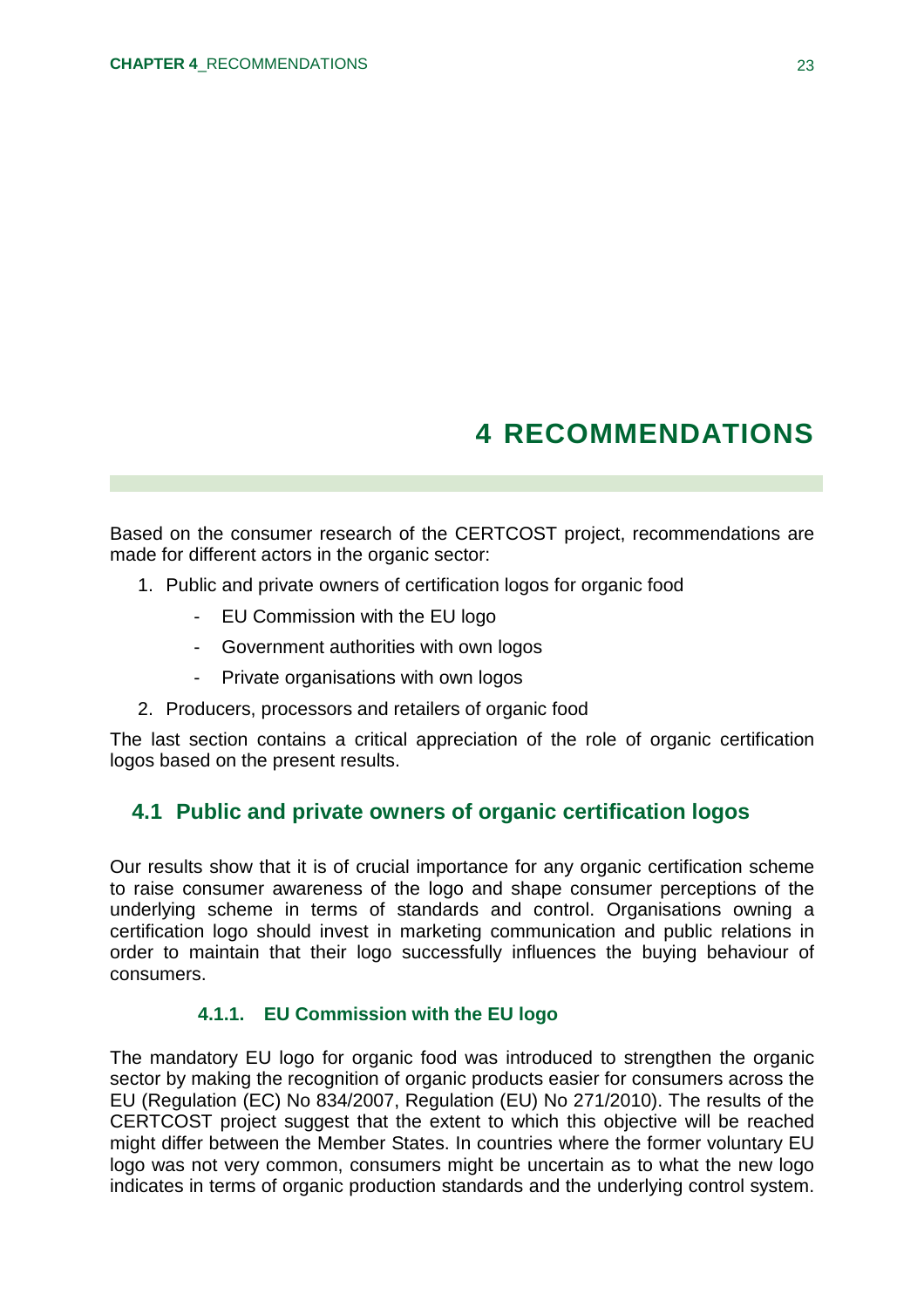It is of great importance that the logo is understood correctly by consumers. The EU regulation stipulates a minimum size of the logo but it is not regulated where the logo must be placed on product packages (Regulation (EU) No 271/2010). For instance, it is possible to display the logo at the back of a package. It thus remains to be seen how quickly the new logo will gain consumer awareness.

The results of the CERTCOST project provide evidence that there was at least one organic logo in each country that consumers trusted and preferred. In all study countries except for Italy, the former EU logo was not among the most preferred logos. Given that there are already logos in place which enable consumers to recognise organic products, it seems necessary to briefly discuss as to how the mandatory EU logo could contribute to strengthening the organic sector. Above all, it must not be overlooked that *different* logos were preferred across the study countries. This circumstance has far reaching implications for organic producers and processors with export activities to EU Member States. For instance, the preferred logos in Denmark, the Czech Republic and the UK are attached to requirements that exceed those of Regulation (EC) No 834/2007. However, for producers and processors it is very costly to get certified according to several different organic schemes. From the perspective of export-oriented operators in the organic market – which hold a considerable market share – it thus seems desirable to achieve a high level of consumer trust in the EU logo in order to facilitate intra-EU trade. As a result, overall sales with organic products in the EU might increase for the sake of the sector as a whole.

We therefore recommend that consumer trust in the new EU logo should be strengthened by promotion campaigns explaining what the new logo stands for and why it is a benefit, in particular in those countries where the former voluntary EU logo was not very common. The current promotion fund for the new logo should thus be increased. Promotion campaigns should be jointly financed by the EU and national governments. Public financial support for the promotion of the EU logo may have positive synergy effects with the private sector (producers, processors, retailers), as the experience with voluntary national governmental logos for organic food like the Danish 'Ø' logo and the German 'Bio-Siegel' has shown: Public promotion campaigns would lead to increased consumer awareness of the EU logo, which would encourage private sector companies to prominently place the logo on product packages, price tags and advertising material, which in turn would raise consumer awareness and trust in the logo. Public financial support for the promotion of the new EU logo is justified since organic agriculture contributes to public welfare by preserving natural resources and contributing to rural development (Regulation (EC) No 834/2007).

Promotion campaigns on the new EU logo should not *per se* refer to the former voluntary EU logo, given the low recognition and willingness-to-pay for this logo in all study countries except for Italy. It should be communicated that the logo guarantees compliance with uniform EU-wide standards controlled under governmental supervision. Furthermore, country specific characteristics of the organic market should be taken into account. For instance in Germany it should be emphasised that the new EU logo and the German governmental logo Bio-Siegel are equivalent. In Denmark and the Czech Republic, it should be communicated that the new EU logo and the governmental logo are based on the same production standards.

The results of the CERTCOST project provide evidence that consumers clearly prefer selected organic logos over others. Therefore, it was a good decision to withdraw the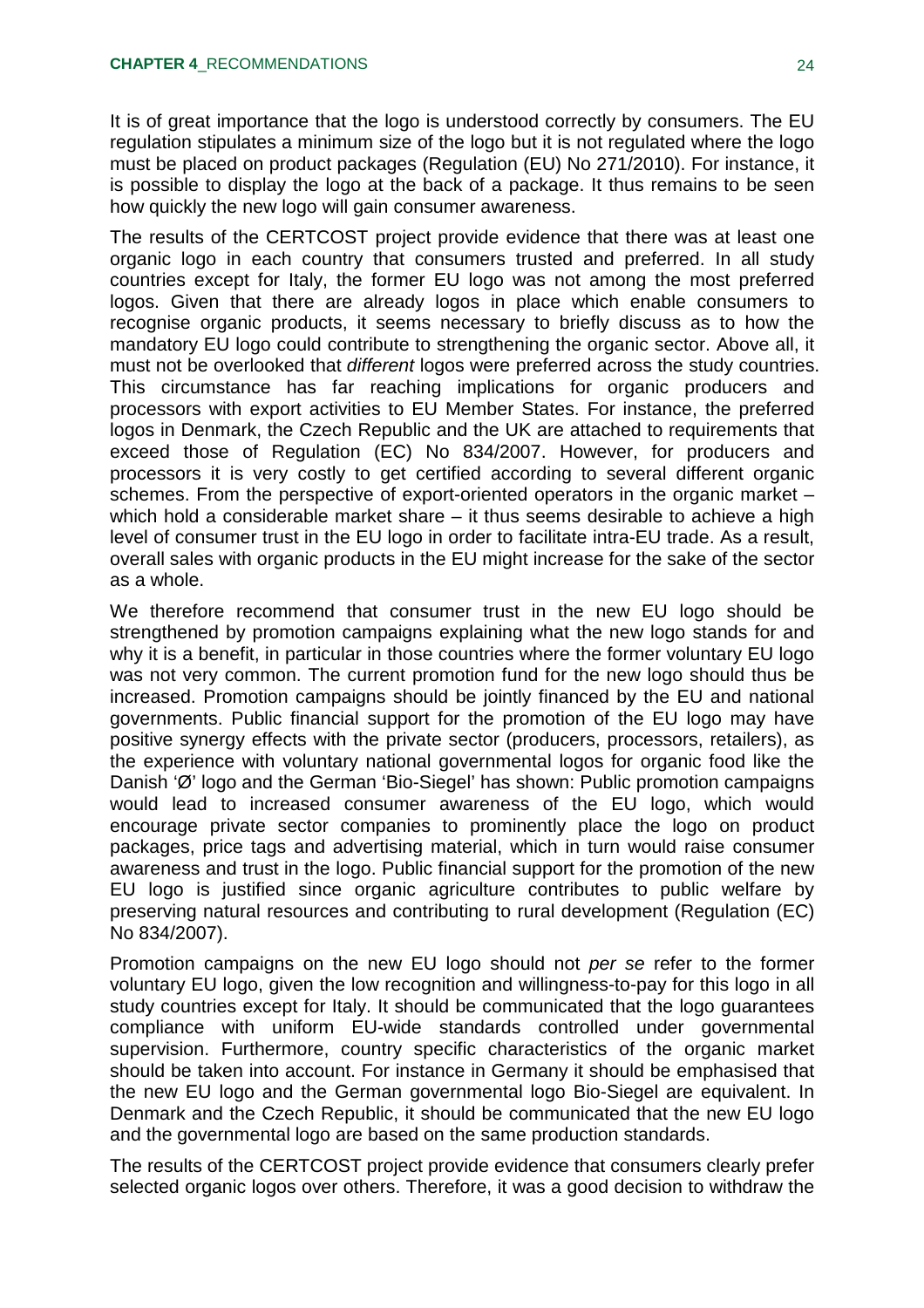initial EU Commission's proposal to prohibit the use of governmental and private organic certification logos alongside the EU logo (Blake 2009).

#### **4.1.2. Government authorities with own logos**

Three EU countries with a governmental logo were represented in the CERTCOST project. In Denmark and the Czech Republic, consumers were willing to pay a high price premium for the governmental logo, whereas the willingness-to-pay for the former EU logo and the logo of the farmers' association Demeter was rather low. In Germany, in contrast, a high willingness-to-pay was recorded for the governmental logo as well as for the logo of the farmers' association Demeter.

In the Czech Republic, Denmark and Germany, the production standards behind the governmental logo correspond with the EU standards. While the German Bio-Siegel can be used on request on all products complying with Regulation 834/2007 (Öko-Kennzeichengesetz), the governmental logos in the Czech Republic and Denmark specify some further requirements.<sup>12</sup> Given the high WTP for the governmental logos in Denmark and the Czech Republic, it seems advisable to continue the use of the governmental logos in the foreseeable future. In Germany, consumers who are frequent buyers of organic food preferred the Demeter logo over the governmental logo, while the opposite was true for less frequent buyers. Therefore, it is advisable to display the governmental logo in addition to the mandatory EU logo, at least in a transition period. Assuming that the EU logo will gain consumer trust in the next years, the Bio-Siegel will then be dispensable, since it indicates exactly the same as the EU logo.

Turkey has a mandatory governmental logo which all organic products must carry. Nevertheless, more than half of the organic consumers who participated in the study were not familiar with the logo. It is thus highly recommendable that Turkish government authorities launch communication campaigns for increasing consumer awareness of the logo.

#### **4.1.3. Private organisations with own logos**

Recognition and willingness-to-pay (WTP) for logos of private organisations differed considerably between the study countries. In Denmark, Italy and the Czech Republic, the WTP for private logos was rather low compared to the logos with the highest WTP. In Switzerland and the UK, in contrast, private logos reached the highest WTP. Both countries do not have a governmental logo and unlike in Italy, the former voluntary EU logo was not common in the UK. In Germany, the WTP for the Demeter logo was high but on a similar level as the WTP for the governmental logo, even though farmers' associations have a long tradition in Germany.

The introduction of the mandatory EU logo for organic food raises the question regarding the fundamental purpose of private organic logos. It needs to be discussed

<sup>&</sup>lt;sup>12</sup> In the Czech Republic, the product must have been controlled by a control body authorised by the Ministry of *Agriculture (KEZ, Biokont, AbCert) in order to carry the Czech governmental logo (Act on Organic Farming No 242/2000 Coll.). The Danish governmental logo is a control logo which requires that the latest preparation of the product (packaging and/or labelling) was undertaken by a company in Denmark under the inspection of the Danish governmental control authorities (Bekendtgørelse om økologiske fødevarer m.v. No 1258; Fødevarestyrelsens vejledning om økologiske fødevarer m.v.).*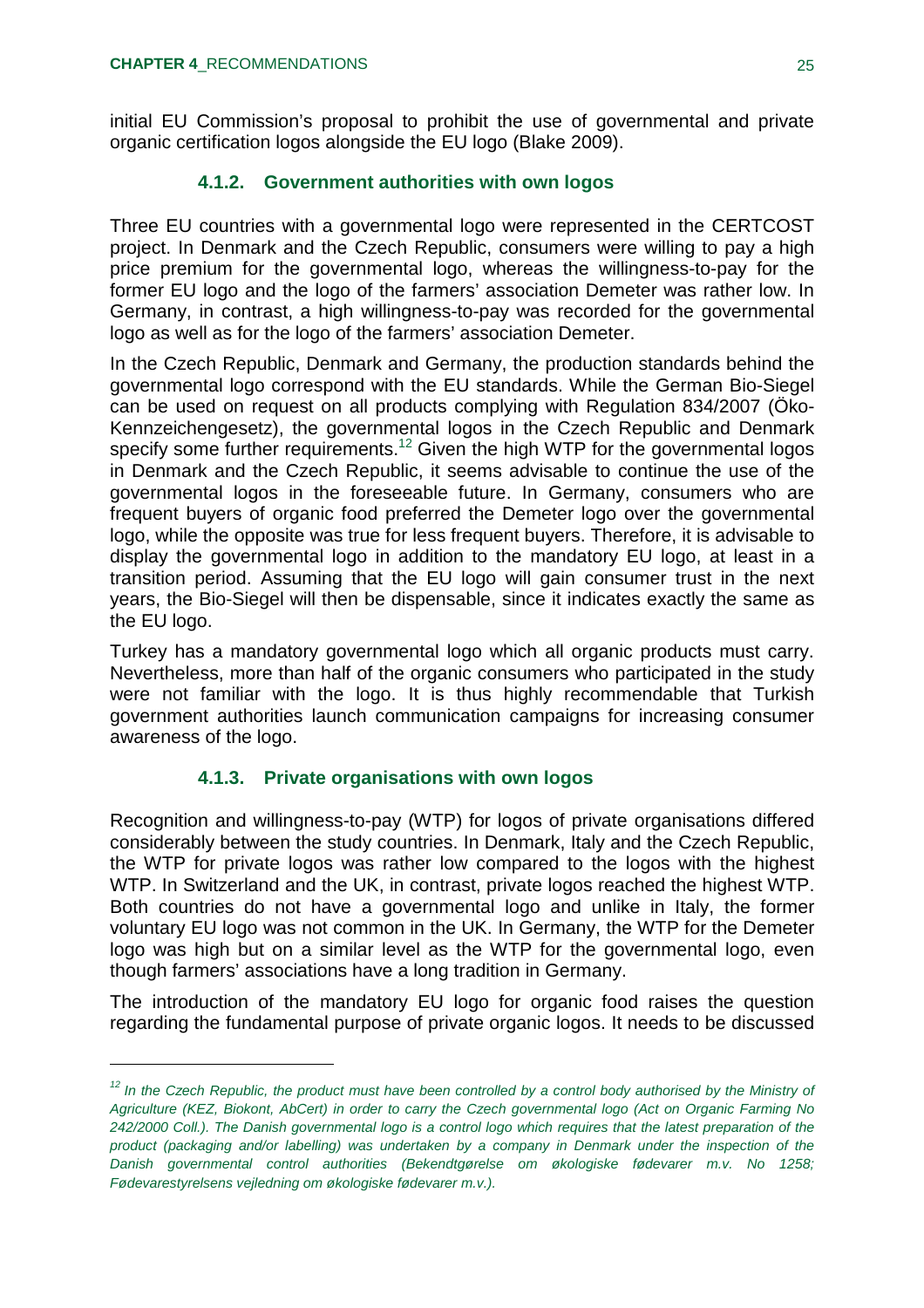from the consumer perspective whether it is actually desirable to have additional private organic certification logos in the market. On the one hand, label overflow and consumer confusion is reported in the literature as a barrier to increased purchase of organic products (see e.g. Langer et al. 2008). On the other hand, the CERTCOST results suggest that consumer trust in the mandatory EU logo might not be very pronounced in some countries. Some consumers prefer organic standards that exceed the EU requirements (e.g. Demeter) or organic logos of particular control bodies (e.g. 'Organic Farmers & Growers', Ecocert). Besides, in some EU countries such as the United Kingdom, consumer trust in private entities and regulations is generally higher than in governmental entities, let alone EU regulations (TNS Opinion & Social 2009). In these countries, the organic sector relies on well-known private organic logos. In addition, it needs to be recognised that the organic movement originated in private organisations. Furthermore, any private organisation is free to launch an organic logo (as long as the underlying requirements comply with the EU regulation). It therefore seems advisable to give recommendations for private organisations as to how they could position their organic certification logo in the market. The issue of consumer confusion can be mitigated even in the presence of several logos, however, provided that each logo is clearly targeted at a particular market segment and promoted by key information (Verbeke 2005).

However, assuming that the new EU logo will gain a high level of consumer trust, it is questionable whether many private organic certification logos will still be used for product labelling ten years from now. Marketing theory suggests that producers, processors and retailers might display an organic logo of a private organisation in addition to the mandatory EU logo only if the additional logo is recognised by consumers as a signal for an 'added value', i.e. the private scheme stands out clearly against the EU requirements. For those private organisations who still want their certification logo to be displayed on product packages we therefore recommend that they put effort into raising consumer awareness of their logo and forming perceptions of the scheme behind it. Private organisations that are not successful in identifying an added value need to keep in mind that it is not desirable from the consumer perspective to have a myriad of different organic certification logos in the market regarding which consumers do not perceive any difference.

Regarding potential added values, it needs to be distinguished between private organisations with own standards on the one hand and control bodies on the other hand. The logos of many **control bodies** simply indicate that the product was controlled by the respective body, but otherwise no difference to the EU logo exists. Such a logo is only likely to stay in the market provided that the control body enjoys particular trust among consumers, which requires considerable effort for raising consumer awareness.

**Private organisations with own organic standards** (organic sector and farmers' associations) potentially have more possibilities to differentiate their scheme from the EU logo. In the CERTCOST project, a number of potential added values were identified that private schemes with own organic standards could incorporate so that – in the eyes of consumers – these schemes differentiate themselves from the mandatory EU logo (see Janssen and Hamm 2011 for further details):

a) Stricter production standards

EU regulation (EC) No 834/2007 only sets *minimum* standards for organic production and processing, which may be exceeded or supplemented by other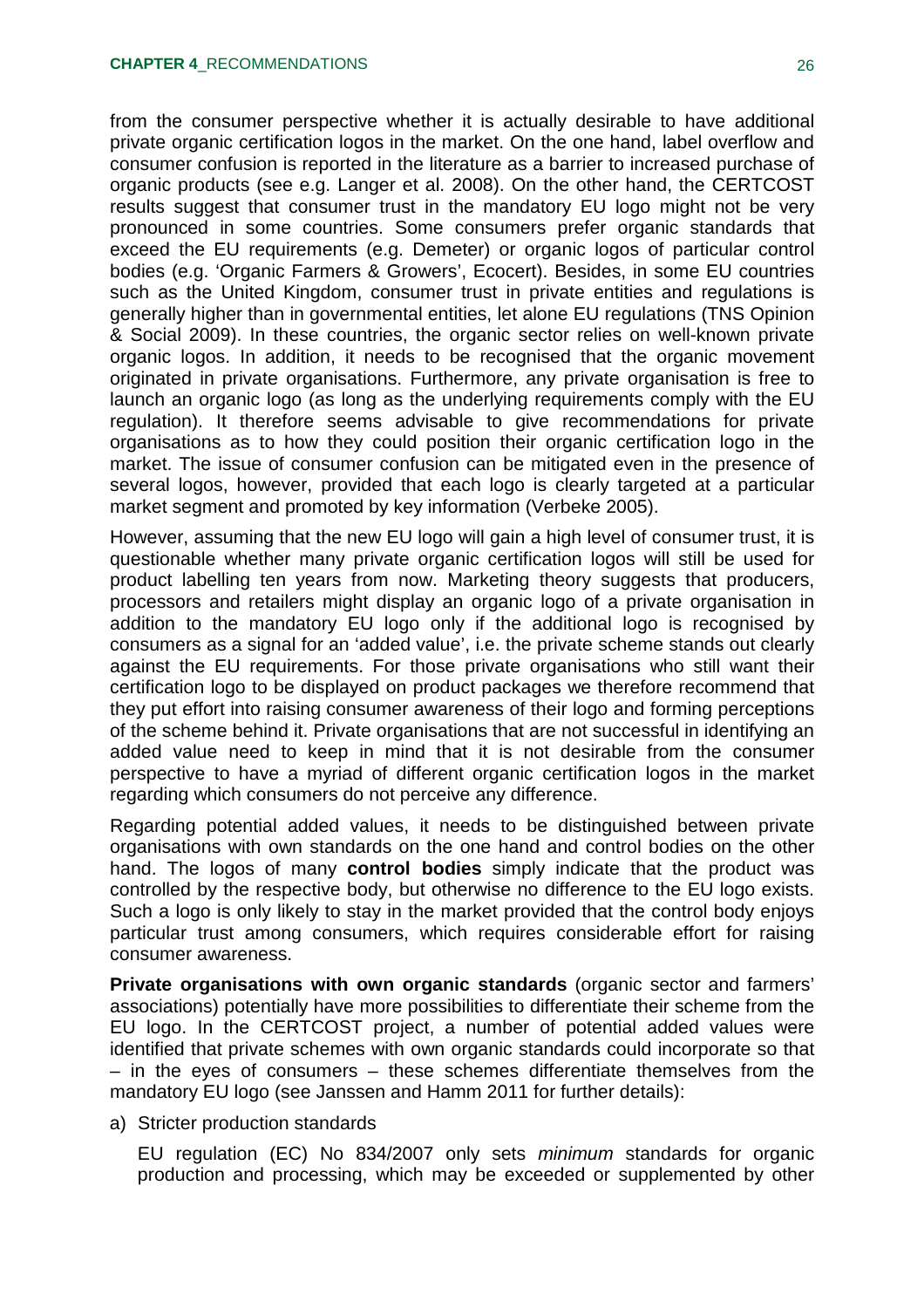organic certification schemes. Our research suggests that some consumers prefer particular organic certification schemes because of perceived stricter production standards. Defining stricter production standards could thus be a promising strategy for private standard owners to differentiate themselves from the mandatory EU logo. However, communication with consumers is extremely important in this context. According to previous studies, consumers know little about organic production methods (Hoogland et al. 2007, Hughner et al. 2007). A differentiation strategy based on stricter production standards must therefore focus on those aspects that are, firstly, important in the eyes of consumers and, secondly, easy to communicate. For example, previous studies showed that European consumers place high importance on animal welfare (Zander and Hamm 2010, Hughner et al. 2007).

b) Inspections by a *domestic* control body

The results from Denmark provide evidence that Danish consumers perceive the domestic (public) control system as more trustworthy and somehow stricter than foreign control bodies. Furthermore, the analysis of consumer attitudes towards a mandatory EU logo showed that consumers did not trust the control system in certain EU countries. These examples suggest that private standard owners could differentiate themselves from the EU scheme by stipulating that the product must have been inspected by a *domestic* certification body.

c) Domestic / regional / local origin

The CERTCOST results regarding the new mandatory indication of origin (EU agriculture, non-EU agriculture, EU/non-EU agriculture) provide evidence that consumers clearly prefer *precise* indications. The EU is not viewed as a homogenous entity. Furthermore, the high WTP for the Bio Suisse logo suggests that an organic logo which also indicates a *domestic* origin can be very successful. Other studies confirm that regional/local origin of food products is increasingly important to consumers (Zander and Hamm 2010, Stolz et al. 2009, Toler et al. 2009, Wirthgen 2005). Implementing criteria regarding the origin of the raw materials could thus be a promising strategy for private organic certification schemes to offer a unique selling proposition to consumers. However, the geographical boundaries for such an indication of origin need to be carefully chosen. In smaller countries, the indication could refer to the country as such, whereas in larger countries, smaller areas like regions or counties might be more appropriate (Zander and Hamm 2010).

The aspects mentioned here emerged from the analysis of consumer perceptions of voluntary organic certification schemes within the CERTCOST project. Further potential differentiation strategies for private standard owners might be found in other research on organic food. Just to mention two examples, a study on additional ethical attributes of organic food showed that organic consumers in Austria, Germany, Switzerland and United Kingdom are particularly interested in 'fair prices for farmers' (Zander and Hamm 2010). Another aspect of food production currently discussed intensively is carbon emission labelling. Translating fair prices or carbon emission standards into a certification scheme is certainly not an easy task but could be a promising niche strategy for selected private standard owners.

For all strategies mentioned here, communication with consumers is of key importance, since previous research showed that consumers have a low level of knowledge about agriculture and food production methods (Hoogland et al. 2007,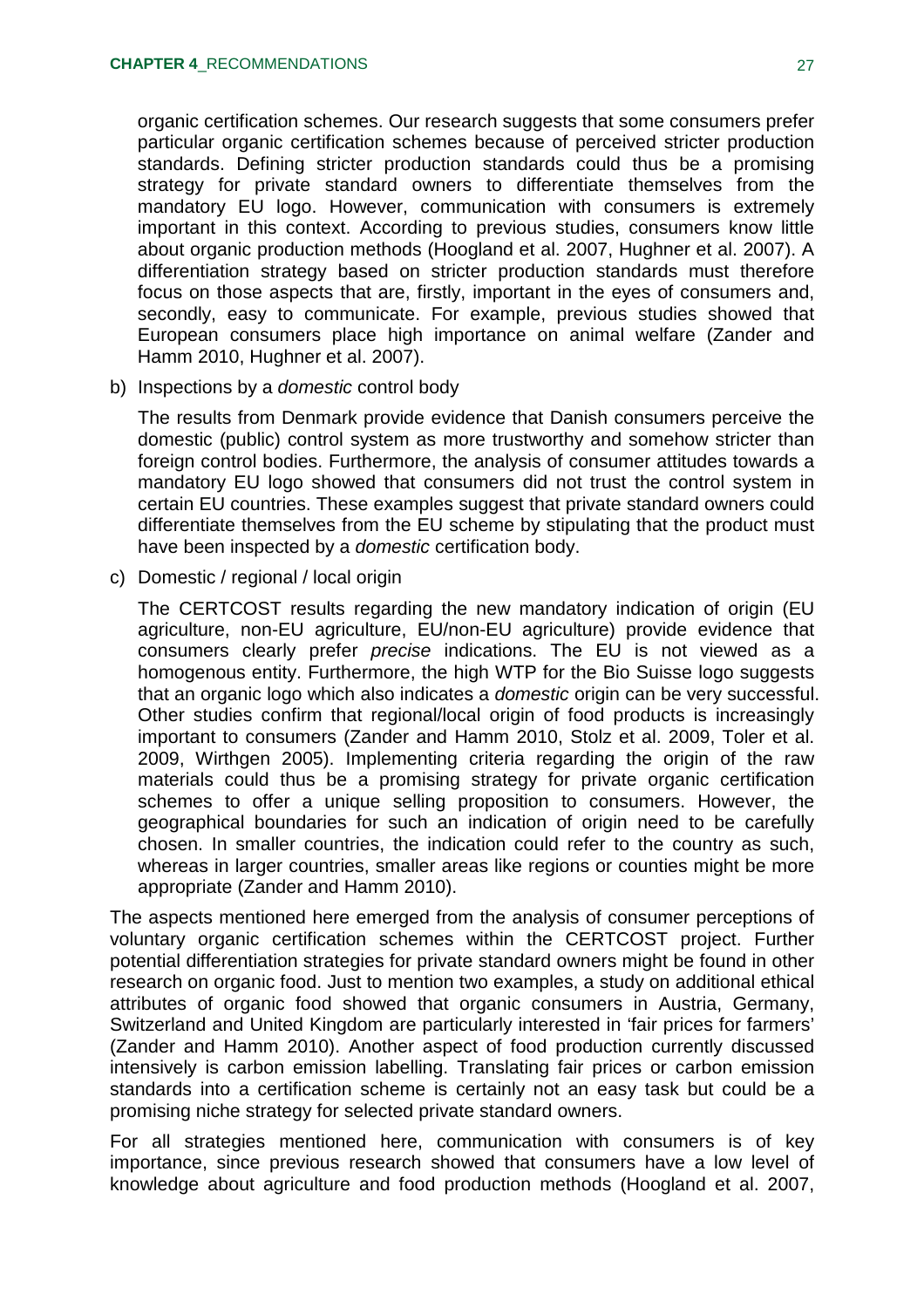Hughner et al. 2007). Moreover, communication measures focussing on differences between a private scheme and other organic schemes are only credible if private organisations stop allowing exemptions from their own requirements for single producers/processors.

#### **4.2 Producers, processors and retailers**

According to our findings, organic certification logos play an important role in the buying decision of consumers. The price premium that consumers were willing to pay differed considerably between the tested organic logos. The highest price premiums were recorded for logos that were well-known, trusted and perceived to have strict organic standards and a strict control system. Different kinds of organic logos were preferred across the countries. In Denmark and the Czech Republic, consumers were willing to pay the highest price premium for the governmental logo. In Germany, a high willingness-to-pay (WTP) was recorded for the logo of the farmers' association Demeter and the governmental logo. In Italy, the old EU logo reached the highest WTP. In Switzerland, the logo of the farmers' umbrella organisation Bio Suisse was clearly preferred. In Turkey, consumers were willing to pay the highest price premium for the logo of the certification body Ecocert. In the UK, the WTP was the highest for the logos of the Soil Association and the certification body 'Organic Farmers & Growers'.

The CERTCOST results suggest that it might take some time until the new EU logo will be widely known and trusted in the population in those countries where the former voluntary EU logo was not very common. In these countries, it thus seems advisable to additionally label organic products with a well-known organic logo, at least in a transition period. In some countries, the organic logos preferred by consumers are attached to further requirements in addition to the principles of EU Regulation (EC) 834/2007.<sup>13</sup> However, the results of the CERTCOST project suggest that the effort of fulfilling additional requirements might be worth for producers and processors, in order to label their products with those logos preferred by consumers.

Our results provide evidence that consumer preferences for certain organic certification logos vary among different consumer segments. A number of logos attracted a higher WTP among frequent buyers of organic food and customers of organic food shops compared to less frequent buyers and non-customers of organic food shops. These findings can be used by organic producers and processors for choosing an organic labelling scheme as well as a distribution channel for their products.

*<sup>13</sup> For instance, the Danish governmental logo is a control logo which requires that the latest preparation of the product (packaging and/or labelling) was undertaken by a company in Denmark under the inspection of the Danish governmental control authorities (Bekendtgørelse om økologiske fødevarer m.v. No 1258; Fødevarestyrelsens vejledning om økologiske fødevarer m.v.). In the Czech Republic, the product must have been controlled by a control body authorised by the Ministry of Agriculture (KEZ, Biokont, AbCert) in order to carry the Czech governmental logo (Act on Organic Farming No 242/2000 Coll.). In the UK, the standards of the Soil Association exceed the EU principles in some respects (Soil Association Ltd. 2010). The logos of the inspection bodies OF&G and Ecocert can only be displayed by operators controlled by these inspection bodies. The Demeter logo preferred by frequent buyers in Germany indicates that the anthroposophical standards of Demeter are fulfilled (Demeter e.V. 2011, 2010). Similarly, the farmers' umbrella organisation Bio Suisse has own organic standards exceeding the EU principles (Bio Suisse 2011).*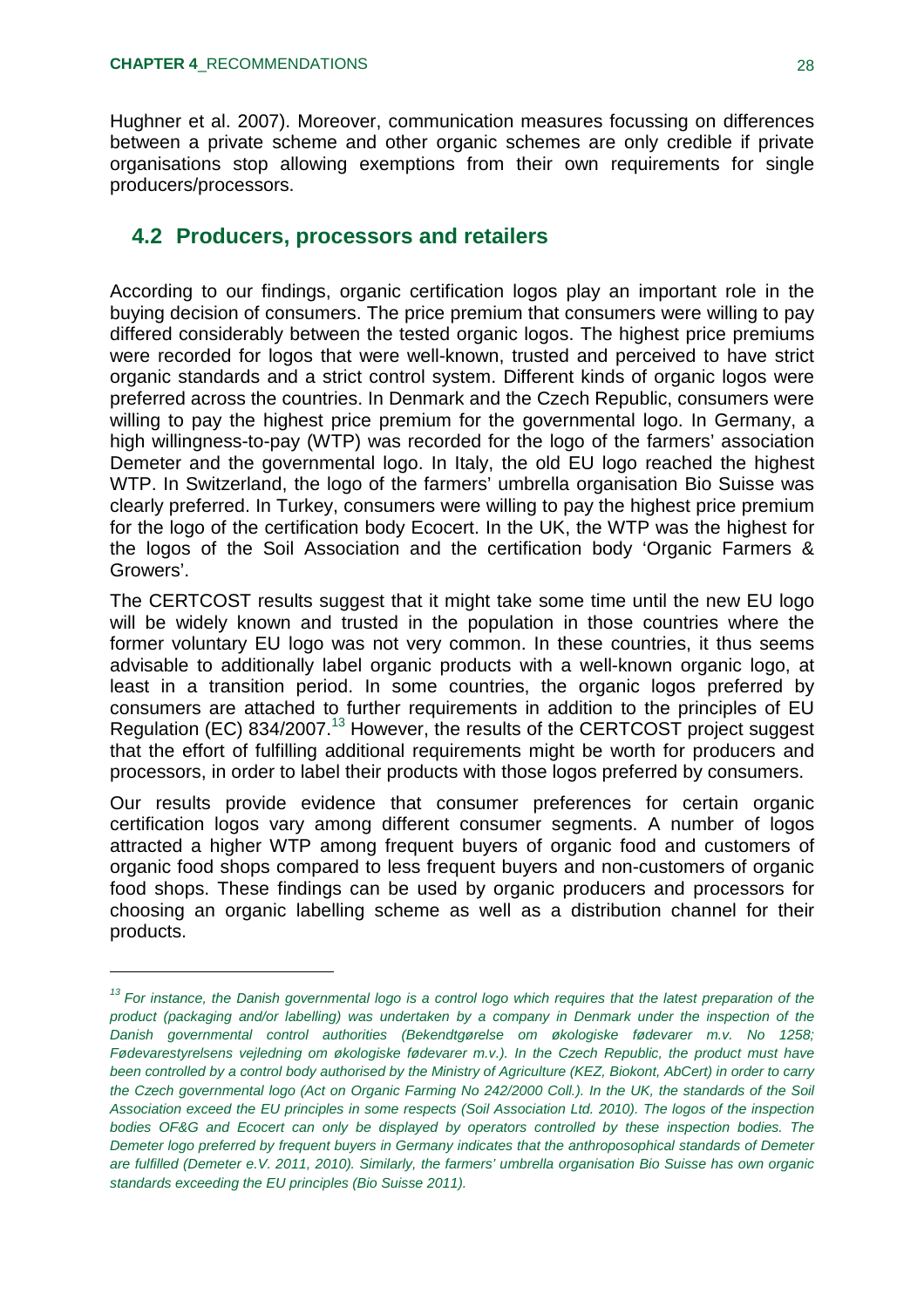### **4.3 Critical appreciation of the role of organic certification logos**

The study of consumer preferences for organic certification logos within the CERTCOST project highlights the importance of understanding the consumer perspective on the organic food regime. Consumer perceptions of organic standards, certification and control are of subjective nature and in many cases not based on objective knowledge. It needs to be admitted that any organic certification logo which is neither mandatory nor already widely known among consumers will face severe difficulties in trying to attract consumer preferences. In the end, the decision upon the use of voluntary organic certification logos for product labelling lies with private processors and retailers. Processors and retailers, however, are primarily interested in promoting their own **brand** as a unique selling proposition to differentiate their products from other organic products. From the perspective of processors and retailers, organic certification logos only serve as tools for gaining consumer trust but they do not offer a unique selling proposition.

This circumstance will most likely have consequences for the design of product packages and the use of voluntary organic certification logos. Since July 2012, the mandatory EU logo and indication of origin must be displayed. More importantly, however, processors and retailers want to attract attention to their own brand label. Given that space on product packages is limited, particularly on the front side, voluntary organic certification logos therefore run the risk of losing importance – provided that the mandatory EU logo will gain consumer trust. This development will make it easier for processors and retailers to focus their efforts on establishing their own brands as unique selling propositions. Consequently, only those voluntary organic certification logos that consumers perceive as exceptional will maintain a position in the market.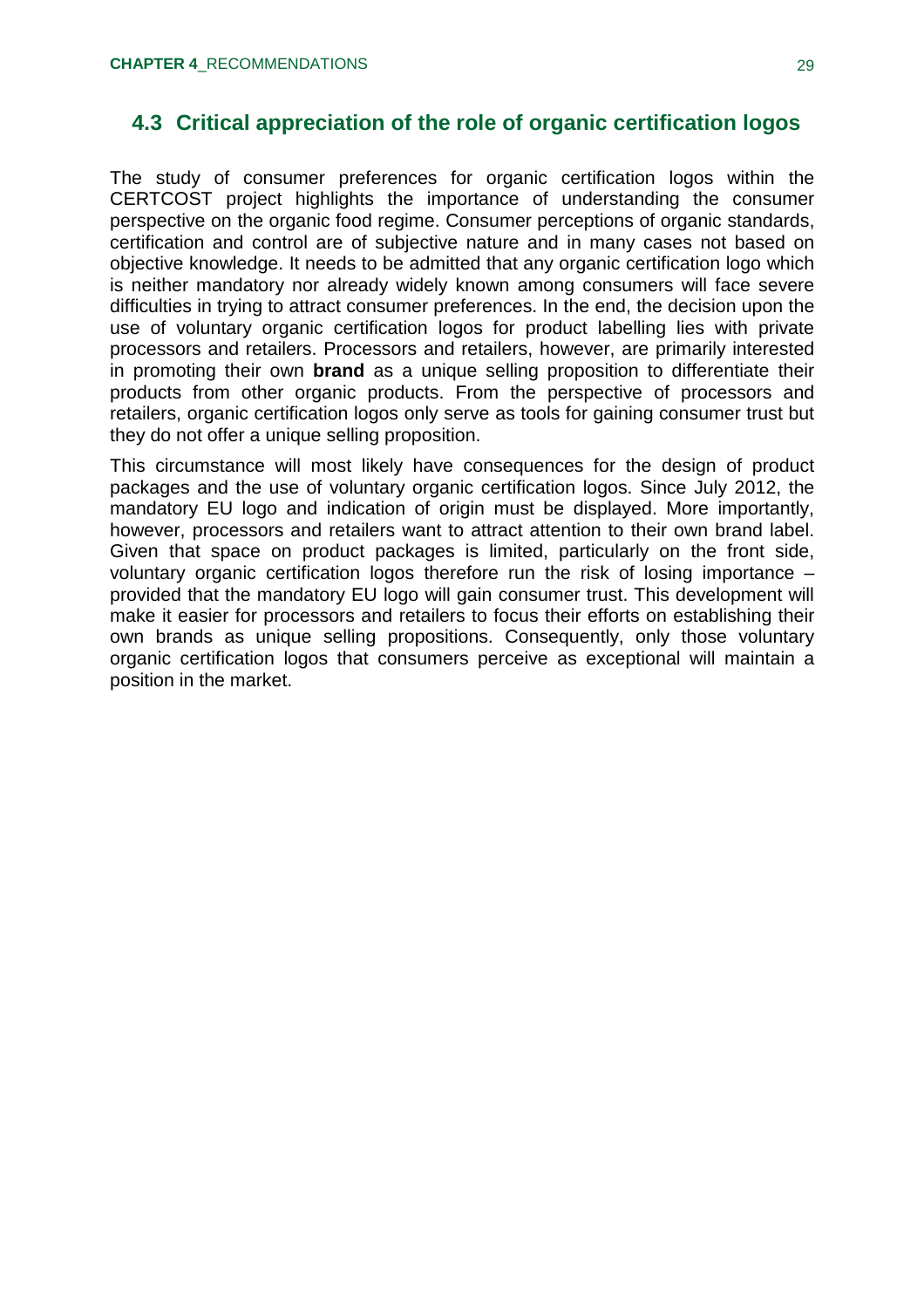## **REFERENCES**

Act on Organic Farming No 242/2000 Coll. (Czech legislation).

Bekendtgørelse om økologiske fødevarer m.v. No 1258 of 12.12.2008.

Blake F. (2009). General analysis of the new Regulation. In: IFOAM EU Group, The new EU Regulation for organic food and farming – background, assessment, interpretation, p. 18-21.

Bio Suisse (2011). Richtlinien für die Erzeugung, Verarbeitung und den Handel von Knospe-Produkten. [http://www.bio-suisse.ch/media/de/pdf2011/Regelwerk/rl\\_2011\\_d.pdf](http://www.bio-suisse.ch/media/de/pdf2011/Regelwerk/rl_2011_d.pdf) (accessed 16.04.2011).

Commission Regulation (EU) No 271/2010 of 24 March 2010 amending Regulation (EC) No 889/2008 laying down detailed rules for the implementation of Council Regulation (EC) No 834/2007, as regards the organic production logo of the European Union. Official Journal of the European Union, L84 (31.03.2010), p. 19-22.

Council Regulation (EC) No 834/2007 of 28 June 2007 on organic production and labelling of organic products and repealing Regulation (EEC) No 2092/91. Official Journal of the European Union, L189 (20.07.2007), p. 1-122.

Demeter e.V. (2010). Richtlinien für die Zertifizierung: "Demeter" und "Biodynamisch", Verarbeitung. 6th edn.<http://www.demeter.de/ebenenangleichung/zielgruppe/schnittmengen/> leben-arbeiten/demeter-richtlinien/?MP=13-1491 (accessed 26.04.2011).

Demeter e.V. (2011). Richtlinien für die Zertifizierung: "Demeter" und "Biodynamisch", Erzeugung. <http://www.demeter.de/ebenenangleichung/zielgruppe/schnittmengen/>lebenarbeiten/demeter-richtlinien/?MP=13-1491 (accessed 26.04.2011).

Fødevarestyrelsens vejledning om oekologiske foedevarer m.v. of July 2009.

Hoogland, C.T., Boer, J. de and Boersema, J.J. (2007). Food and sustainability: Do consumers recognize, understand and value on-package information on production standards? Appetite 49(1):47-57.

Hughner, R.S., McDonagh, P., Prothero, A., Shultz II, C. J. and Stanton, J. (2007). Who are organic food consumers? A compilation and review of why people purchase organic food. Journal of Consumer Behaviour 6(2-3):94-110.

Jahn, G., Schramm, M. and Spiller, A. (2005). The reliability of certification: Quality labels as a consumer policy tool. Journal of Consumer Policy 28(1):53-73.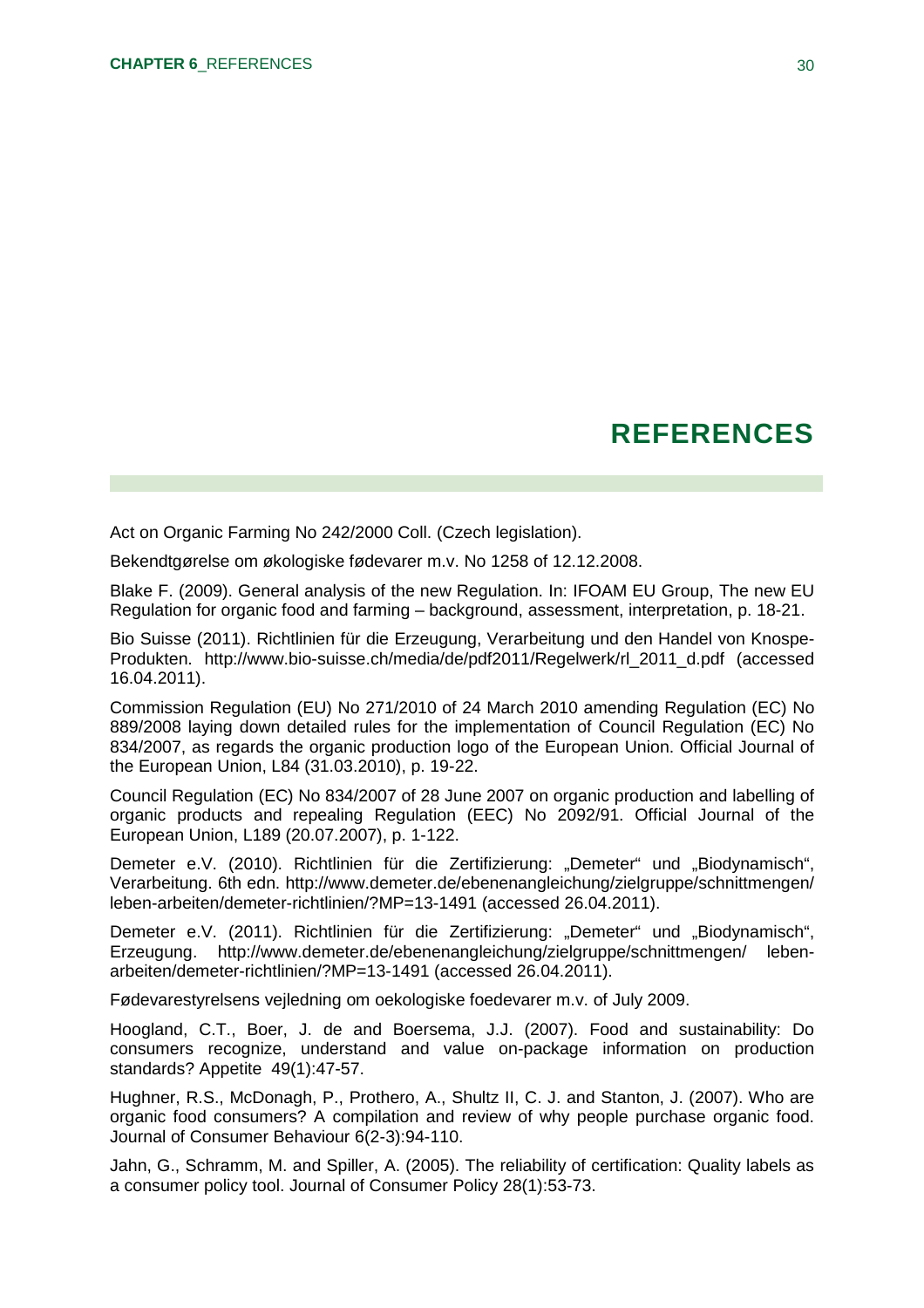Janssen, M. and Hamm, U. (2010). Standards und Kennzeichen für Öko-Lebensmittel aus Verbrauchersicht: Empfehlungen für agrar-politische Entscheidungsträger. Berichte über Landwirtschaft 88(1):86-102.

Janssen, M. and Hamm, U. (2011). Consumer perception of different organic certification schemes in five European countries. Organic Agriculture 1(1):31-43.

Janssen, M. and Hamm, U. (forthcoming a). Product labelling in the market for organic food: Consumer preferences and willingness-to-pay for different organic certification logos. Article submitted to Food Quality and Preference.

Janssen, M. and Hamm, U. (forthcoming b). The mandatory EU logo for organic food: Consumer perceptions. Article accepted for publication in British Food Journal.

Langer, A., Eisend, M. and Kuß, A. (2008). The impact of eco-labels on consumers: Less information, more confusion? In: Borghini S., McGrath M.A. and Otnes C.C., European advances in consumer research, Vol. 8, Association for Consumer Research, p. 334-335.

Naspetti, S., Hamm, U., Janssen, M. and Zanoli, R. (2009). Quant ovale il marchio bio? Un'indagine edonimetrica. In: Crescimanno M. and Schifani G. (eds.). Atti del IV Workshop GRAB-IT Agricoltura Biologica: sistemi produttivi e modelli di commercializzazione e di consumo, GRAB-IT, Palermo.

Öko-Kennzeichengesetz: Gesetz zur Einführung und Verwendung eines Kennzeichens für Erzeugnisse des ökologischen Landbaus vom 10. Dezember 2001, neugefasst durch Bekanntmachung vom 20. Januar 2009. In: BGBl. I, p.78.

Roe, B. and Sheldon, I. (2007). Credence good labeling: The efficiency and distributional implications of several policy approaches. American Journal of Agricultural Economics 89(4):1020-1033.

Schmidt, M.-J. and Janssen, M. (2010). Hochwertig muss hochpreisig sein. Lebendige Erde 61(1):28-29.

Soil Association Ltd. (2010). Organic standards. <http://www.sacert.org/Standards/tabid/1084/> language/en-GB/Default.aspx (accessed 26.04.2011).

Stolz, H., Bodini, A., Stolze, M., Hamm, U. and Richter, T. (2009). Lebensmittelqualität aus der Verbraucherperspektive – eine Synthese qualitativer Studien zur Wahrnehmung und Beurteilung verschiedener Qualitätskriterien bei Öko-Produkten. Berichte über Landwirtschaft 87(1):153-182.

TNS Opinion & Social (2009). Eurobarometer 72 – Public Opinion in the European Union. [http://ec.europa.eu/public\\_opinion/archives/eb/eb72/eb72\\_first\\_en.pdf,](http://ec.europa.eu/public_opinion/archives/eb/eb72/eb72_first_en.pdf) accessed 31.05.2010.

Toler, S., Briggeman, B.C., Lusk, J.L. and Adams, D.C. (2009). Fairness, farmers markets, and local production. American Journal of Agricultural Economics 91(5):1272-1278.

Verbeke, W. (2005). Agriculture and the food industry in the information age. European Review of Agricultural Economics 32(3):347-368.

Wirthgen, A. (2005). Consumer, retailer, and producer assessments of product differentiation according to regional origin and process quality. Agribusiness 21(2):191-211.

Zander, K. and Hamm, U. (2010). Consumer preferences for additional ethical attributes of organic food. Food Quality and Preference 21(5):495-503.

Zorn, A., Lippert, C. and Dabbert, S. (2009). Economic concepts of organic certification. Report of the CERTCOST project. <http://www.certcost.org/Lib/CERTCOST/> Deliverable/D11\_D5.pdf (accessed 26.04.2011).